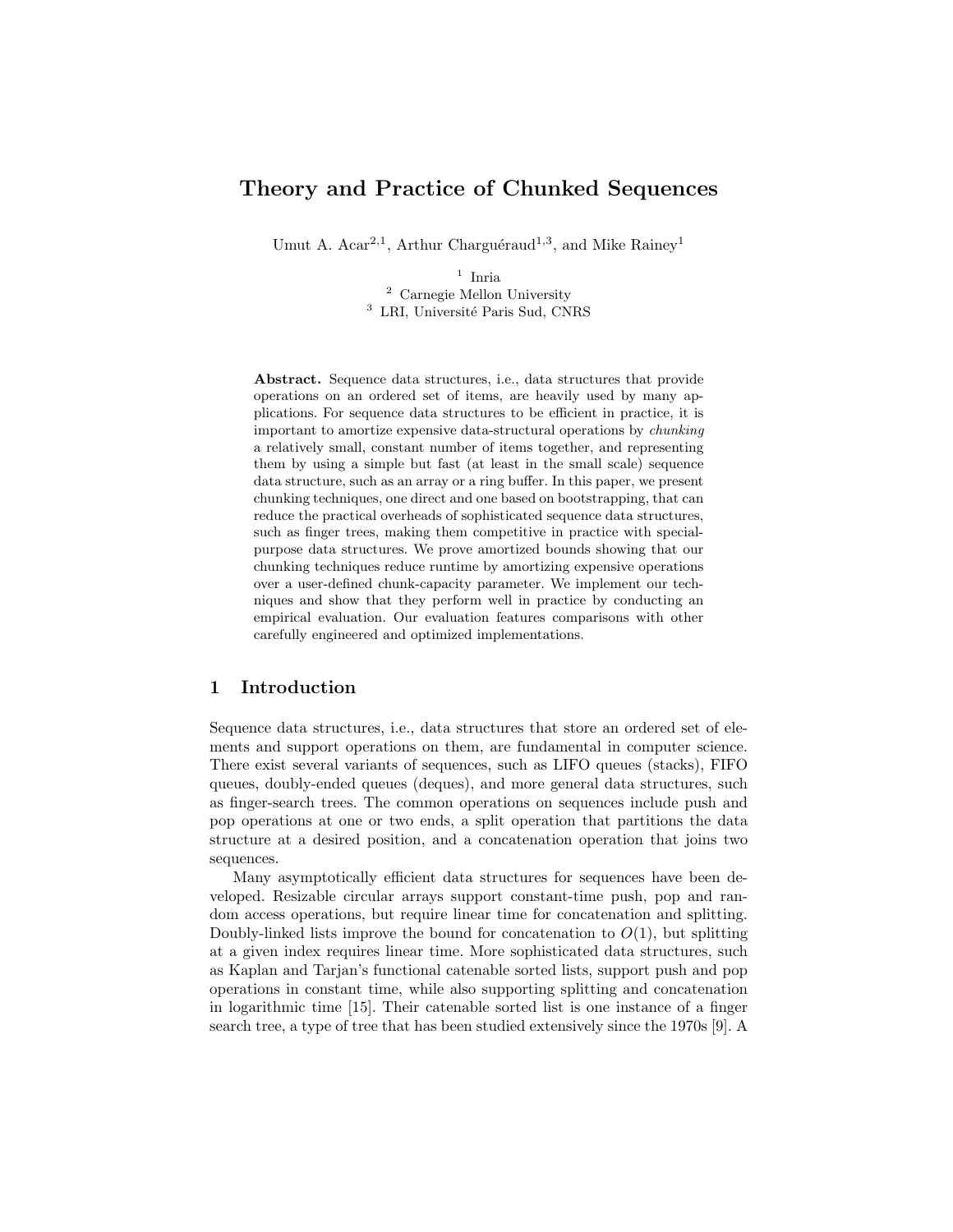more recent functional finger-tree data structure by Hinze and Paterson achieves similar bounds and accepts a simple implementation [11].

Practical performance is a major concern for sequence data structures because of their widespread use in applications. While there has been much focus on developing asymptotically efficient sequence data structures, there is relatively little rigorous work on practical data structures that can guarantee small constant factors on modern computers. To understand the significance of practical concerns we implemented in C++ an optimized version of Hinze and Paterson finger tree data structure [11], and compared it to a resizable circular array, which is simpler but asymptotically efficient only for a narrower set of operations including push and pop. Our experiments show that the finger tree is over 20 times slower for push/pop operations than with circular arrays.<sup>4</sup> This is unfortunate, because such gaps in performance can prevent the use of these asymptotically efficient data structures in practice. It would be nice to have the best of both worlds by guaranteeing both theoretical and practical efficiency. We are therefore interested in the question: can we design asymptotically and practically efficient data structures for sequences that can support a broad range of operations, including push/pop operations on both ends, concatenation, and split at a specified position?

In practice, simpler data structures can out-class sophisticated, asymptotically efficient data structures because the latter tends to perform many more expensive operations, such as memory operations and manipulations of tree nodes, than their simpler counterparts. To reduce such overheads, practitioners represent a sequence data structure as a hierarchical data structure consisting of an underlying sequence data structure that stores *chunks* of items instead of individual items. Each chunk in turn is represented as an array, which is basically a fast sequence data structure (in small scale). The idea is to amortize the cost of expensive memory operations on the underlying sequence over the items in the chunks. This chunking technique can be applied to essentially any underlying sequence data structure. For example, the C++ Standard Template Library (STL) [19] includes a deque data structure represented as a resizable circular array of chunks of 512 single-word items. Similarly, the Haskell "yi" package [2] provides a chunked finger-tree data structure for character sequences. While chunking can be effective in practice, all applications of this technique known to us are merely heuristics: they provide no worst-case efficiency guarantees. In fact, as we describe in Section 2, their time and space efficiency can degenerate significantly on certain sequences of operations.

In this paper, we give chunking algorithms that yield tight amortized, worstcase bounds with small constant factors. To support splits and random accesses efficiently, we consider a slightly more general interface for sequences: we associate weights with the items and support a *weighted-split* operation. The weighted-split operation takes a sequence s and a weight  $w$ , and it decomposes s in three parts  $(s_1, x, s_2)$ , in such a way that  $|s_1| \leq w < |s_1| + |x|$ , where  $|x|$ 

<sup>4</sup> We specifically measured the time for pushing 100 million integers and then popping them in FIFO order.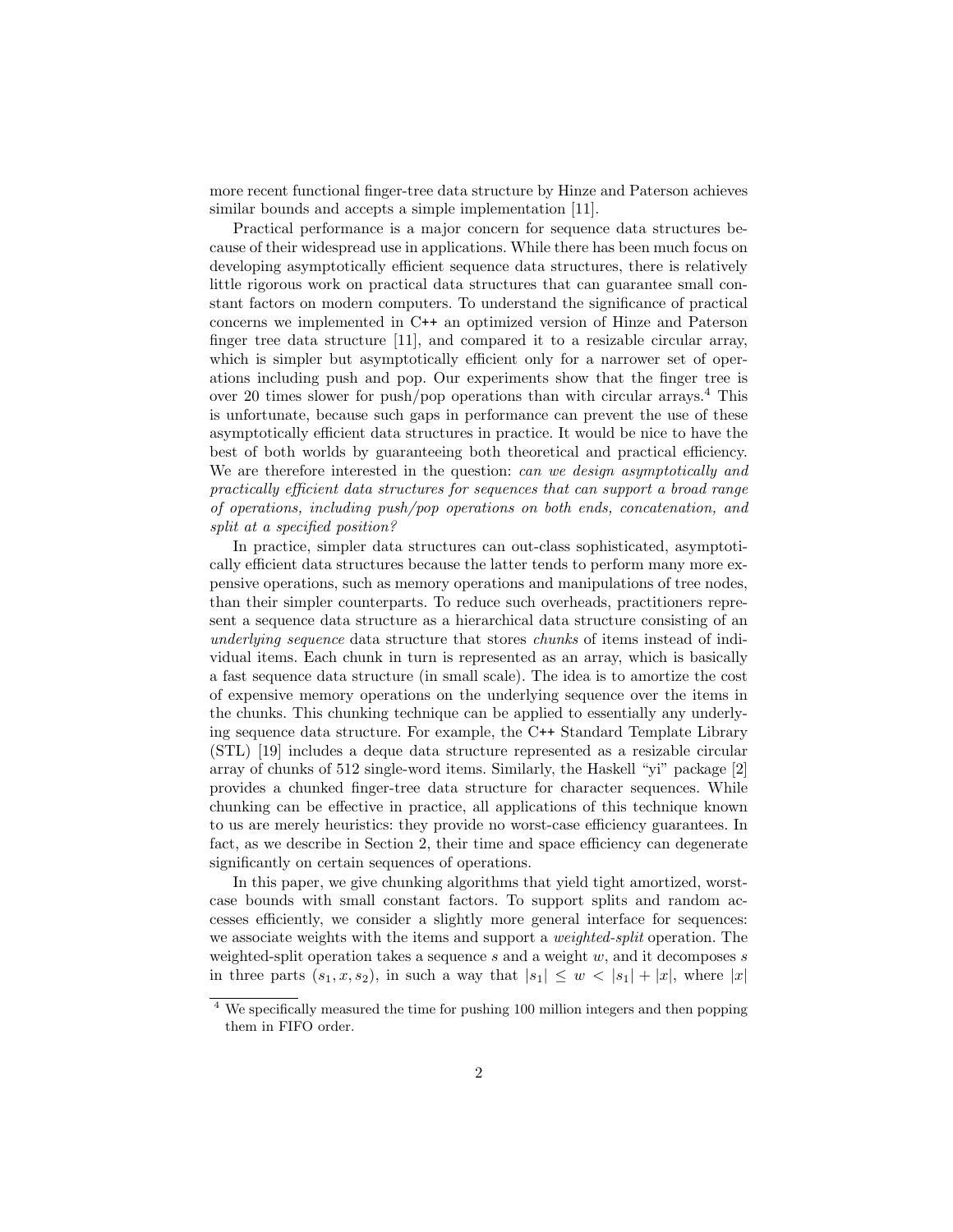denotes the weight of the item x, and  $|s_1|$  denotes the sum of the weights of the items in  $s_1$ .

Given any underlying weighted sequence data structure, we show in Section 3 how to build a weighted (or unweighted) sequence data structure by using Kcapacity chunks

- that guarantees constant-time push and pop operations with excellent constant factors, in particular such that every allocation operation is amortized over at least K push or pop operations,
- that supports concatenation and split efficiently by introducing an additive overhead proportional to K, and
- that requires approximately a factor-2 increase in space usage, thus ensuring reasonably good space utilization.

At a high level, our techniques speed up the push and pop operations (usually the most common operations) without significantly affecting the performance for the other operations. We note that in this paper, we consider ephemeral (as opposed to persistent) data structures only.

Since our techniques can be applied to any sequence data structure, including to a chunked sequence data structure, it can be applied recursively to permit bootstrapping. We describe such a bootstrapped data structure in Section 4, which uses structural decomposition [7, 5, 4] and recursive slowdown [14].

In our proofs, in addition to considering the chunk size as a parameter, we also differentiate between memory allocation and other operations. For memory allocation, we introduce a parameter A to denote the cost of allocating and later deallocating a structure of bounded-size (e.g., a chunk or a record), and reserve the  $O(1)$  notation to account for the other (relatively cheaper) operations. We show that all allocation operations are well amortized. As we describe briefly, in our chunking technique, allocation correlates with other expensive memory operations. This approach thus gives us a good indication of practical overheads.

To understand the actual practical efficiency of our proposed techniques, we have implemented them all in C++. We perform an empirical evaluation by comparing our data structures to more specialized data structures that are optimized for a narrower set of operations such as STL deques and ropes, which are carefully engineered and highly optimized. Our practical results confirm our theoretical results showing that our data structures perform well in practice, usually within 10% of the actual run time of the best known data structure, while still supporting a broader set of operations.

The contributions of the paper include the chunking techniques that guarantee worst-case bounds, their analysing and the proofs, the bootstrapped data structure, and the implementation and its evaluation. Our implementations and test scripts are available for download at http://deepsea.inria.fr/chunkedseq/.

### 2 Challenges

We consider common chunking strategies used in prior implementations such as those employed by the Standard Template Library for  $C_{++}$  and identify two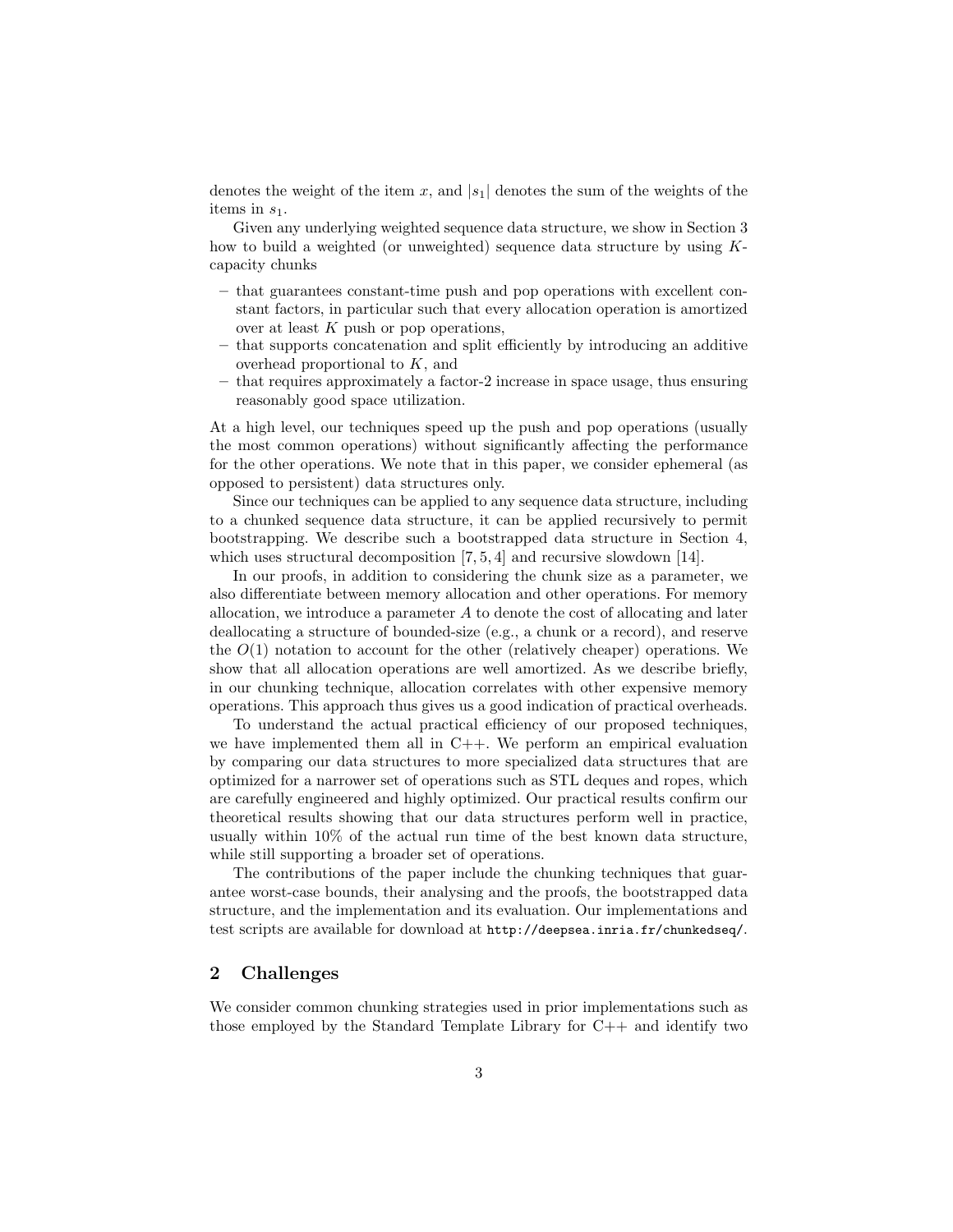limitations that can lead to significantly degraded performance and underutilization of memory (space) by breaking the amortization benefits of chunking.

Push-pop sequences. A common chunking strategy is to create and dispose of chunks on a by-need basis. For example, to push an item  $x$  to the front of a sequence, we first check if there is space in the first chunk. If so, we push  $x$ into that chunk. Otherwise, we create a new chunk, place  $x$  in it, and push this chunk to the front. Symmetrically, to pop an item from the front, we extract the first item stored in the first chunk. If the first chunk becomes empty as a result, then we pop the chunk from the front and dispose of it.

This strategy can fail to amortize the cost of push/pop operations on chunks. Unfortuantely, such operations are expensive. For instance, starting from a sequence whose front chunk is full, repeat the following pattern: push one item and pop it immediately. It is not difficult to see that each operation requires push $ing$ /popping a chunk. This chunking strategy is employed by the  $C++$  Standard Template Library (STL) Deque data structure. In order to observe the worst case behavior, we wrote a program that starts from an initial deque. This initial deque is obtained by pushing a specified number of items. Then, after this initialization, the program performs a sequence of push and pop operations on 64-bit integers. It turns out that the programs runs  $10$  times slower when the initial deque has a size equal to 511 modulo 512 than with a different initial deque. All chunked-sequence data structures that we have seen (and their naive variants) suffer from the same or similar problems.

Sparse chunks. Chunking delivers efficiency improvements by amortizing the cost of slow operations over a number of fast operations. Such amortization works, of course, only if chunks are densely populated. When chunks are sparsely populated, then the amortization arguments breaks and performance and memory utilization drops. For example, if chunks have capacity  $K$  but store only 1 item, then amortization fails entirely and the memory footprint of the sequence is roughly  $K$  times bigger than necessary. It is not difficult to create sparse chunks by using concatenation operations. Consider for example a chunked sequence consisting of 2 chunks each containing a single item. Such a sequence can be obtained by pushing  $K + 1$  items to the front, then popping  $K - 1$  from the back, where  $K$  is the capacity of a chunk. Once we have two sequences each with two sparse chunks, we can create one with arbitrary number of chunks by repeatedly concatenating them.

The "yi" package of Haskell [2] implements a refinement of this strategy: to concatenate two sequences  $s_1$  and  $s_2$ , first check whether the back chunk in  $s_1$  and the front chunk in  $s_2$  would fit into a single chunk; if so, merge these two chunks before concatenating the underlying sequences. This strategy does not prevent sparse chunks. For example, the concatenation of two sequences each made of two chunks of size 1 produces a sequence made of three chunks of size 1, 2, and 1. Concatenating two such sequences produces a sequence made of chunks of size 1, 2, 2, 2, and 1. By iterating the process, we obtain an arbitrarily-long sequence made of sparse chunks containing no more than 2 items each. This example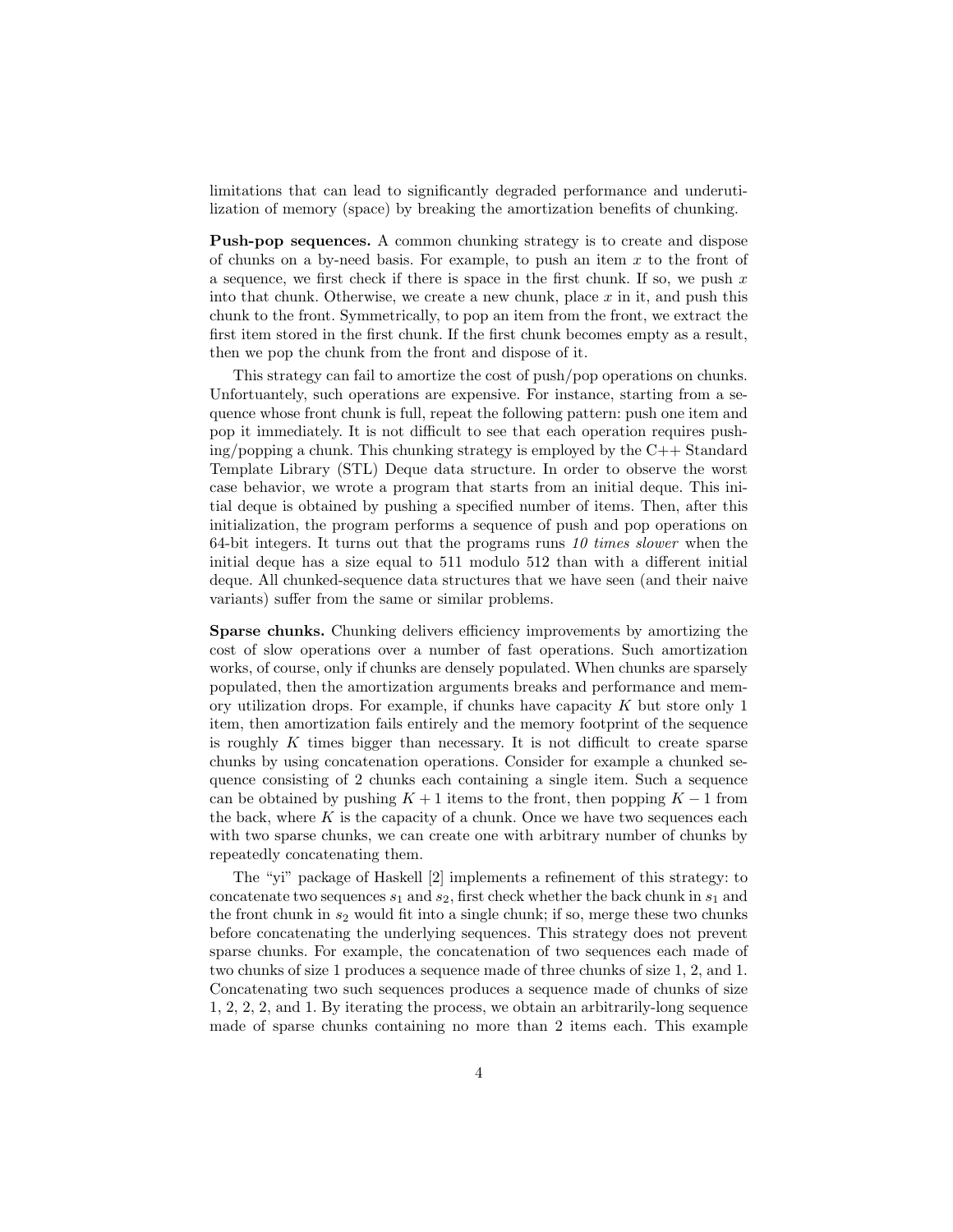demonstrates that a provably efficient chunking strategy requires techniques to prevent sparse chunks from being formed.

## 3 Efficient chunked sequences

One of our main results is a theorem (Theorem 1 below) that shows that chunking can be applied to any (underlying) sequence data structure. The theorem states the bounds for the resulting chunked sequence, parametrized by the bounds of the underlying sequence. To simplify the analysis, we combine the cost of push and pop. More precisely, we charge all the cost of a pop operation to the push operation associated with the corresponding item. Doing so is correct because we consider ephemeral sequences and conduct an amortized analysis. For the theorem, we define a *chunk* as a circular array of fixed capacity  $K$  and we assume that cost function for the underlying sequence (e.g.,  $\mathcal{C}_{split}(n)$ ) are nondecreasing functions of size.

Theorem 1 (Efficiency of chunked sequence). Consider an underlying weighted sequence that supports the following operations:

- Push and pop, with cost  $\mathcal{C}_{pushpop}$ . For simplicity, we assume this cost to not depend on the number of items in the sequence.
- Concatenation, with cost  $\mathcal{C}_{concat}(n)$ , where n is the minimum of the sizes of the two input sequences.
- Weighted split, with cost  $\mathcal{C}_{split}(n)$ , where n is the minimum of the sizes of the two output sequences.
- Space usage bounded by  $\mathcal{C}_{space}(n)$ , where n is the number of single-word items stored in the sequence.

Let  $K > 2$  denote the capacity of a chunk, a value that may be freely chosen. Assume that chunks are implemented with a structure that supports  $O(1)$  push and pop operations and that requires  $K + 3$  words to store K single-word items  $-e.g.,$  using fixed-capacity circular arrays. Recall that A denotes the cost of allocation, including subsequent deallocation.

Then, we can implement a (weighted or unweighted) sequence that achieves the amortized bounds shown below, where, for each operation, n is a size defined as above, and where  $p_n = \lfloor \frac{2(n-1)}{K+1} \rfloor + 1$ , for whatever the local definition of  $n > 0$ is. Intuitively,  $p_n$  bounds the number of chunks stored in the underlying sequence.

- Push and pop, with cost:  $O(1) + \frac{1}{K}(A + C_{pushpop}).$
- Concatenation, with cost:  $\mathcal{C}_{concat}(p_n) + O(K) + 4 \cdot \mathcal{C}_{pushpop}$ .
- Split, or weighted split, with cost:  $\mathcal{C}_{split}(p_n) + O(K) + 6A$ .
- Space usage, bounded by:  $2(1+\frac{2}{K+1})\cdot n + \mathcal{C}_{space}(p_n) + 5K + O(1)$  words.

We present the representation and the invariants of the data structure that satisfies Theorem 1 and describe the implementation of the operations. The proof of the theorem can be found in Appendix A.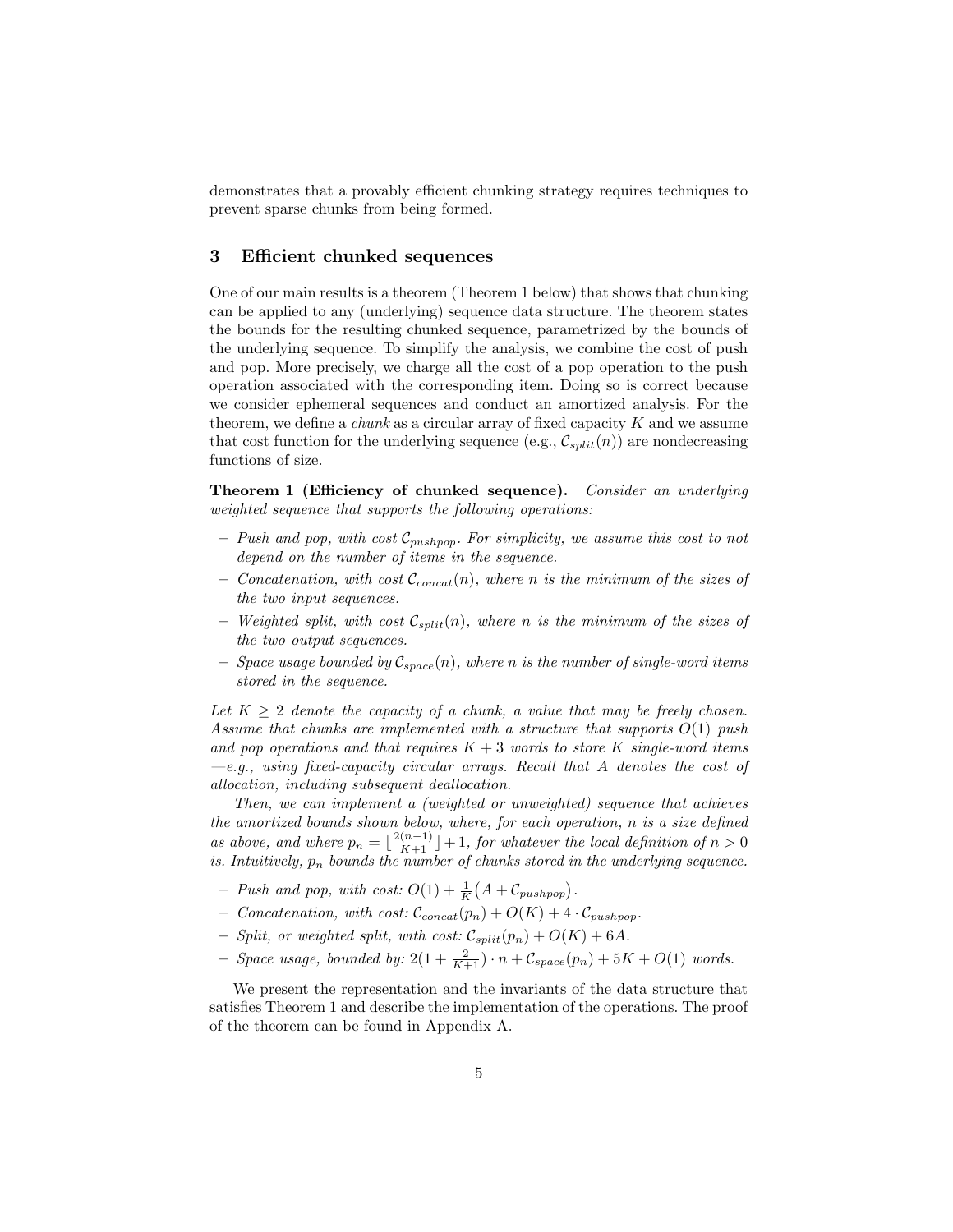Representation. As discussed in Section 2, the main challenge in efficient chunking as required by Theorem 1 is to ensure that all operations on the underlying sequence data structure, which stores chunks are well amortized. To ensure such amortization, we use a representation that keeps two chunks to store the items at the front of the sequence, and two chunks to store the items at the back. We refer to each of the special chunks stored at the two ends as a *buffer*. We then represent a sequence as a quintuple made of a front-outer buffer, a front-inner buffer, a middle sequence, which is an underlying sequence of chunks, a back*inner buffer*, and a *back-outer buffer*. We write, e.g.,  $(f', f, m, b, b')$  to denote such a quintuple.

Invariants. To guarantee efficiency, we maintain the invariant that the inner buffers are, at all time, either completely empty or completely full. Moreover, chunks in the middle sequence are never empty, and, to prevent sparse chunks from being formed, we ensure that any 2 consecutive chunks from the middle sequence have an average density of more than 50%. Our invariants are summarized as shown below, where  $|c|$  denotes the number of items stored in a chunk c.

- 1. The front-inner and the back-inner buffers are either empty or full.
- 2. If c is a chunk from the middle sequence, then  $0 < |c| < K$ .
- 3. If c and c' are two consecutive chunks in the middle sequence,  $|c| + |c'| > K$ .

Operations. We implement the sequence operations as described below.

**push-front**. Consider a sequence  $(f', f, m, b, b')$  and an item x to push to the front of this sequence. If  $f'$  is full, we make room as follows. If  $f$  is empty, we simply exchange  $f$  with  $f'$ , by swapping pointers. Otherwise, if  $f$  is full, we update the sequence to  $(c, f', m', b, b')$ , where c is a fresh chunk and where m' is the result of pushing the full chunk  $f$  to the front of  $m$ . At this point, the front-outer buffer is not full, so we push  $x$  to the front of this buffer.

**pop-front**. Consider a sequence  $(f', f, m, b, b')$ . If f' is empty, we populate it as follows. If  $f$  is not empty, in which case it must be full, we swap  $f$  with  $f'$ . Otherwise, assume f to be empty. If m is not empty, we pop from m, obtaining a nonempty chunk  $c$  and a new middle sequence  $m'$ ; we then update the sequence to  $(c, f, m', b, b')$ . Otherwise, assume m to be empty. If b is not empty, in which case it must be full, we swap b with  $f'$ . Otherwise, if b is empty, we swap b' with  $f'$ . (Alternatively, we may directly pop from the front of  $b'$ .) At this point, the front-outer buffer is not empty, so we can pop from this buffer.

push-buffer-back. This auxiliary function is used to implement concat. When applied to a middle sequence m and to a chunk c, the function push-buffer-back modifies  $m$  so as to concatenate the items from  $c$  at its back, proceeding as follows. If  $c$  is empty, there is nothing to do. Otherwise, we perform the following two steps. (1) If m is nonempty and has a back chunk c' such that  $|c|+|c'| \leq K$ , then we pop  $c'$  out of m and merge the items from  $c'$  into c. (2) We push the chunk c to the back of m.

push-back and pop-back and push-buffer-front are defined symmetrically.

**concat**. Consider two sequences  $(f'_1, f_1, m_1, b_1, b'_1)$  and  $(f'_2, f_2, m_2, b_2, b'_2)$ . To concatenate them, we start by concatenating the chunks  $b_1$ ,  $b'_1$  at the back of  $m_1$ ,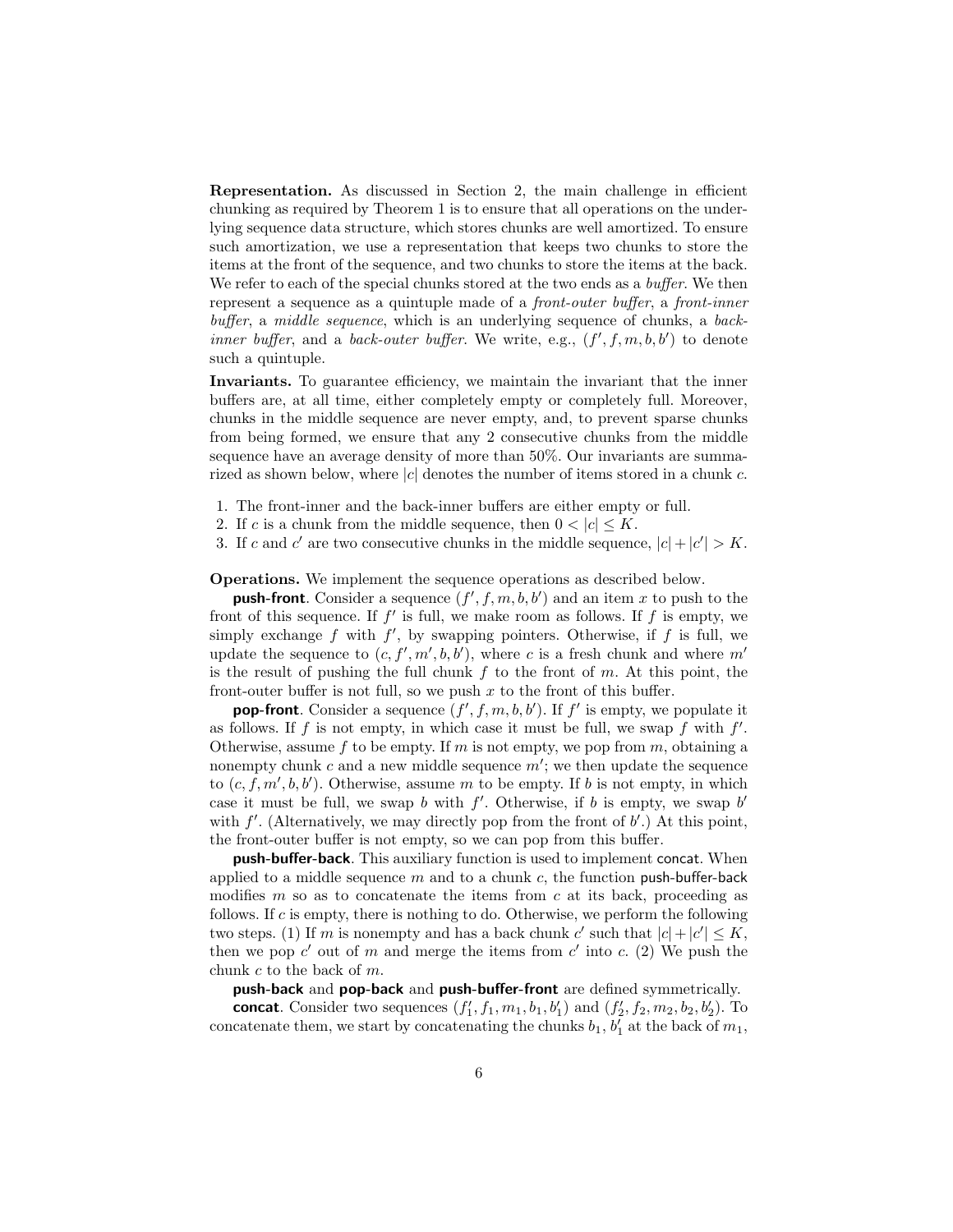by applying twice the function push-buffer-back. Symmetrically, we concatenate  $f'_2$  and  $f_2$  to the front of  $m_2$ , using push-buffer-front. If  $m_1$  and  $m_2$  are both nonempty at this point, let  $c_1$  be the back chunk of  $m_1$  and  $c_2$  be the front chunk of  $m_2$ . If  $|c_1| + |c_2| \leq K$ , then we pop  $c_1$  and  $c_2$ , merge the items from  $c_2$  into  $c_1$ , and push  $c_1$  back into  $m_1$ . (Remark: the pop and push operations on  $c_1$  may be factorized with the earlier calls to push-buffer-back.) At this point, we concatenate the two underlying sequences  $m_1$  and  $m_2$  to get a new middle sequence, call it  $m_{12}$ . The final result of the concatenation is  $(f'_1, f_1, m_{12}, b_2, b'_2)$ .

split. Consider a sequence  $(f', f, m, b, b')$  and an index i denoting the split position. There are five cases; we consider the first one that applies.

- Case  $i \leq |f'|$ . We return two sequences  $(f'_1, \emptyset, \emptyset, \emptyset, \emptyset)$  and  $(f'_2, f, m, b, b')$ , where  $(f'_1, f'_2)$  is the result of splitting the chunk  $f'$  at index *i*. More precisely,  $f'_1$  denotes  $f'$  restricted to its items stored at index less than i, and  $f'_2$  denotes a fresh chunk into which we move the items at index  $i$  or more in  $f'$ .
- Case  $i \leq |f'|+|f|$ . We return two sequences  $(f', \emptyset, \emptyset, \emptyset, f_1)$  and  $(f_2, \emptyset, m, b, b')$ , where  $(f_1, f_2)$  is the result of splitting the chunk f at index  $i - |f'|$ .
- Case  $i \leq |f'| + |f| + |m|$ , where  $|m|$  denotes the total number of items stored in all the chunks of m. Let j be equal to  $i - |f'|-|f|$ . We invoke the weighted split operation on the middle sequence to split m into a triple  $(m_1, c, m_2)$ , such that the chunk c contains the item located at index j in m. Let  $(c_1, c_2)$ is the result of splitting the chunk c at index  $j - |m_1|$ , where  $|m_1|$  denotes the weight of  $m_1$  (i.e., the sum of the weights of the chunks in  $m_1$ ). We then return the two sequences  $(f', f, m_1, \emptyset, c_1)$  and  $(c_2, \emptyset, m_2, b, b')$ .
- The remaining two cases,  $i \leq |f'| + |f| + |m| + |b|$  and  $i > |f'| + |f| + |m| + |b|$ are essentially symmetrical to the first two cases.

## 4 Bootstrapped chunked sequences

The construction presented in Section 3 shows that, we can build a chunked sequence data structure on top of an underlying weighted sequence data structure. We can thus build a *bootstrapped* weighted sequence data structure by instantiating the underlying sequence to the structure produced by the theorem. To initiate the bootstrapping process, we can use a single chunk. The resulting bootstrapped chunked sequence data structure is a weighted sequence that, for a fixed value of  $K$ , achieves the asymptotic bounds as finger trees: constant time push and pop operations at the two ends, and logarithmic time concatenation and split. Unlike finger trees, however, our structure achieves constant factors amortized over  $K$  for push and pop operations, without significantly increasing the constant factors in concatenation and split. The precise bounds for our bootstrapped structure are as follows.

Theorem 2 (Efficiency of bootstrapped chunked sequence). A bootstrapped chunked sequence has depth zero when  $n \leq 1$ , and has depth  $d \leq$  $\lfloor \log(K+1)/2 \ n \rfloor + 1$  otherwise. It achieves the following bounds: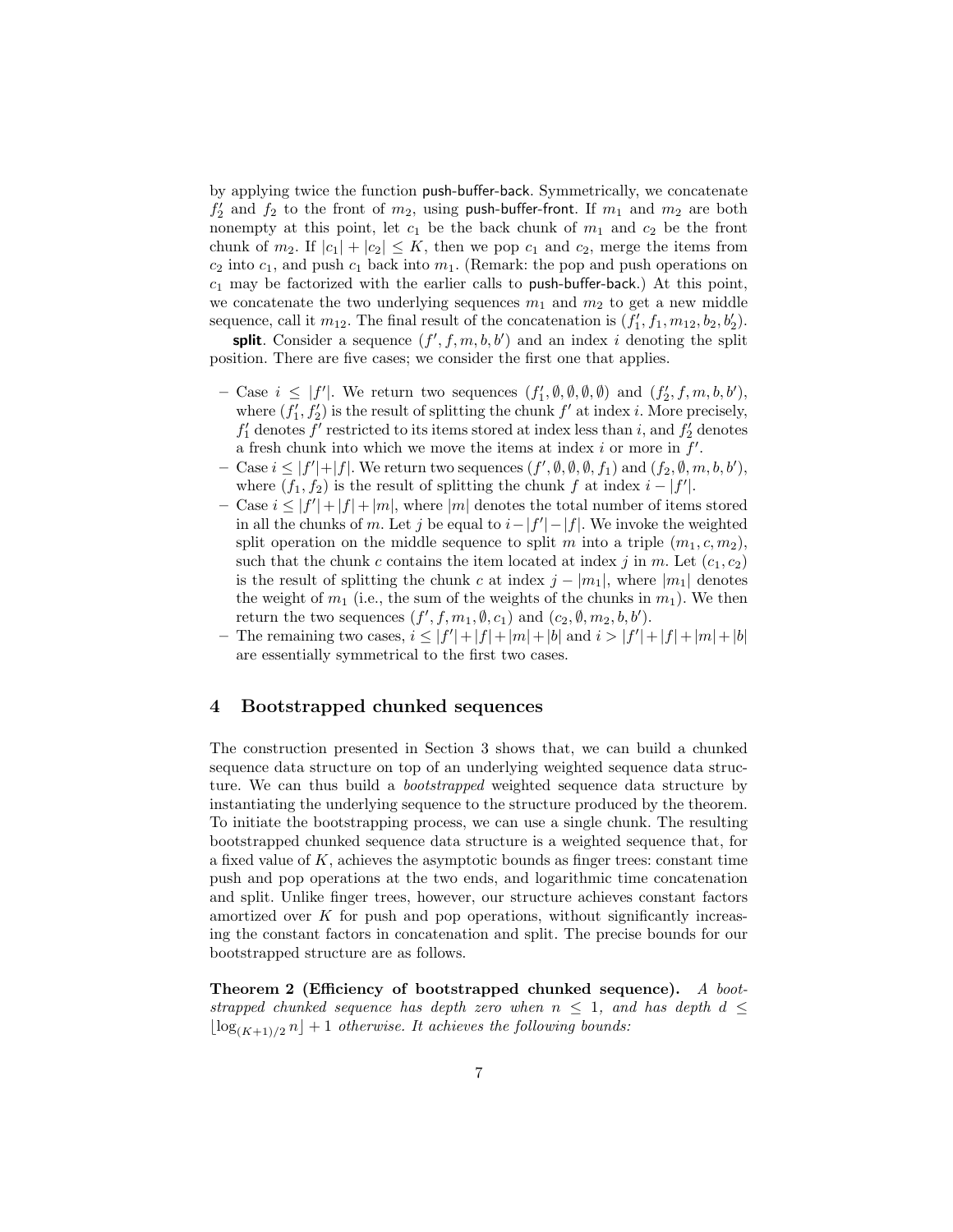- Push and pop, with cost:  $O(1) + \frac{4A}{K-1}$ .
- Concatenation, with cost:  $(d+1) \cdot (O(K) + \frac{16A}{K-1}).$
- Weighted split, with cost:  $(d+1) \cdot (O(K) + 6A)$ .
- $-$  Space usage, with a bound asymptotically equivalent to:  $2(1+\frac{4}{K-1})\cdot n$ .

At first approximation, our bootstrapped data structure implements push and pop in  $O(1) + \frac{A}{K}$ , and concatenation and weighted split in  $O(K \cdot \log_{K/2} n)$ . Since  $\log_{K/2} n$  is a rather small value the concatenation and split operations are competitive with the corresponding operations on finger trees, of cost  $O(\log_2 n)$ , with small values of K.

We note that since the bootstrapped data structure stores chunks of chunks (of chunks and so on), its nodes have high fanout, like some other data structures such as  $B<sup>+</sup>$  trees [16]. A benefit of large fanout is that it decreases depth. Unlike B+ trees, however, our structure stores both ends of the sequence very close to the root, achieving constant-time access to the ends of the sequence.

We present the representation and the invariants of the data structure that satisfies Theorem 2 and describe the implementation of the operations. The proof of the theorem can be found in Appendix B.

Representation. We represent a bootstrapped chunked sequence as a list of levels. The deepest level is a shallow level that consists of a single weighted chunk. Every other level is a deep level that consists of a weight field and of pointers to the front-outer, front-inner, back-inner and back-outer weighted chunks. Chunks attached at depth 0 store individual items, chunks attached at depth 1 one store chunks of items, chunks at depth 2 store chunks of chunks of items, and so on...

We may choose different chunk capacities for different levels. However, our goal is to minimize both the product of the chunk sizes (to reduce the depth) and the sum of the chunk sizes (for fast split and concatenation). It therefore makes sense to select the same chunk capacity at every level.

Invariant. We enforce that if a level stores zero or one element (which may be items or chunks, depending on the level), then it is shallow. For all but the last level, we enforce the same invariants as those presented previously in Section 3.

Operations. We implement the sequence operations as described below. Operations on deep levels are similar to those described in Section 3, making recursive calls on the lower levels of the bootstrapped structure when operating on the middle sequence. Operations on deep levels also require updating the weight field. Below, we only focus on the treatment of shallow levels and the transitions between shallow and deep levels.

check. The purpose of this auxiliary function is to enforce the invariant that if a level contains zero or one element, then it is shallow. To that end, if the sequence is deep, we execute the following two steps, in order. (1) If all four buffers are empty and the middle sequence is nonempty, we pop a chunk from the front of the middle sequence and set it as new front-outer buffer. (2) If the sequence has an empty middle sequence, and all four buffers contain zero or one item in total, then we change the representation of the sequence to shallow (reusing one of the four buffers as chunk to represent the shallow level).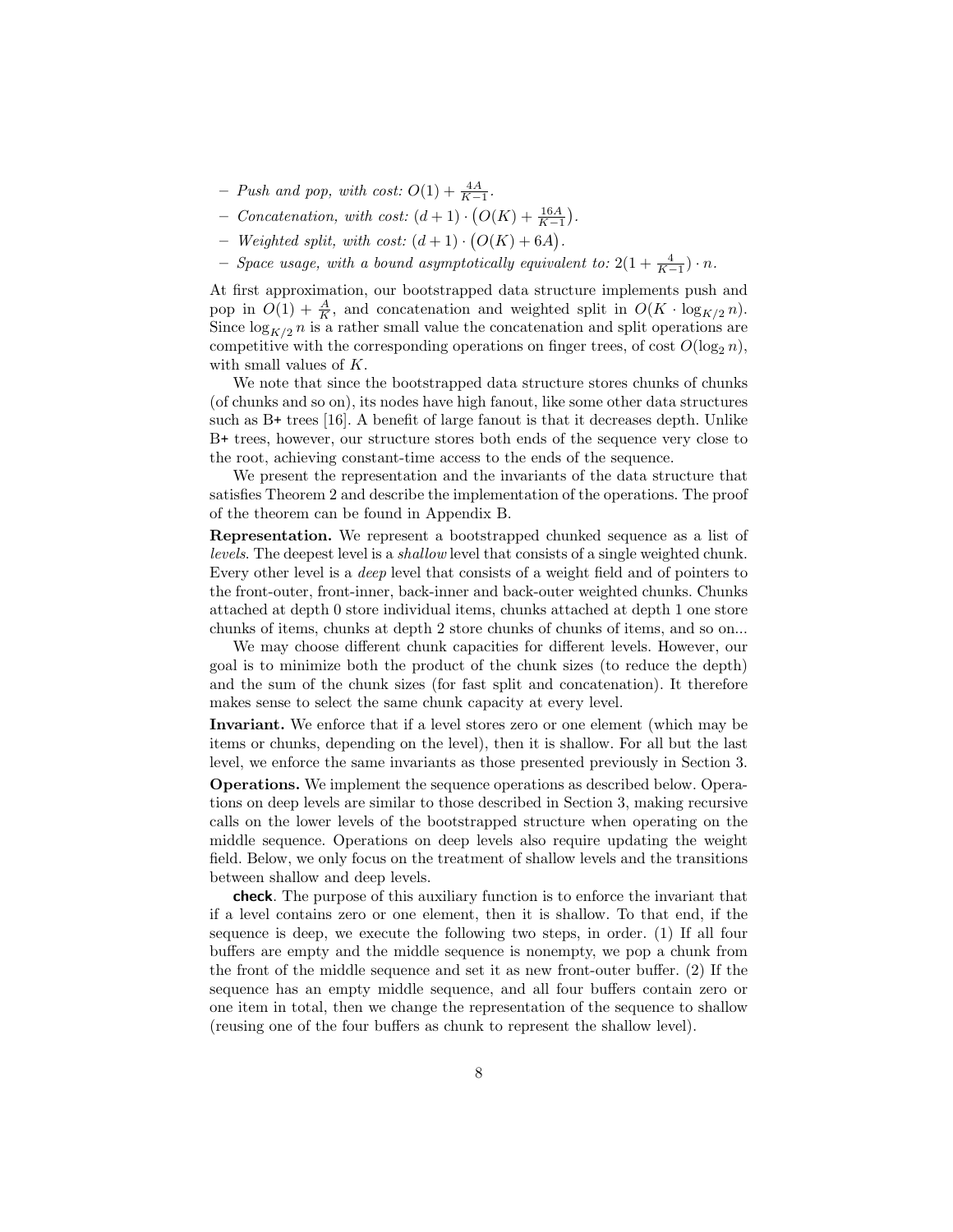push-front. First, if the sequence is shallow and is made of a full chunk, we change its representation to deep, setting the chunk as back-outer buffer. Then, we push the incoming item to the front of the (shallow or deep) level.

pop-front. We pop an item from the structure, which may be shallow or deep. If the structure is deep, then we call check to possibly make it shallow.

concat. If both structures are deep, we call the concatenation procedure described in Section 3, then call check on the result. Else, we pop the items of the shortest sequence one by one and push them into the other one.

split. If the structure is shallow, we split its chunk at the appropriate position in order to isolate the targeted item, and we produce two shallow structures. If the structure is deep, we split it and then call check on both subsequences.

#### 5 Benchmarks

To evaluate our chunking techniques, we wrote an implementation in  $C++$  consisting of a few generic classes and two data structures that we benchmark. The first class is a generic C++ class that implements our chunking technique of Section 3. This chunked-sequence class is a templated class that is parameterized over the representation of its underlying sequence. Recall that we define the underlying sequence as any underlying sequence data structure that provides the full set of operations for maintaining a sequence of chunks. For the first data structure we benchmarked, we used an instantiation of our chunked-sequence class for which the underlying sequence is represented by our own ephemeral C++ implementation of Hinze and Patterson's finger tree. In addition, we coded a C++ class that implements our bootstrapped chunked sequence of Section 4. For the second data structure we benchmarked, we used an instantiation of our chunked-sequence class for which the underlying sequence is represented by our bootstrapped chunked sequence.

We ran all of our experiments with the same settings for  $K$  (i.e., chunk capacity) that we found to deliver good performance overall. For our chunked finger tree, we used 512; for our bootstrapped chunked sequence, we used 512 and 32 for the chunk-capacity settings of the outer and underlying sequences, respectively. We compiled all programs with GCC version 4.9.0, using optimizations -O2 -march=native. For the measurements we report in the abstract, we considered an Ubuntu Linux machine with kernel v3.2.0-58-generic and an 2.4GHz Intel Xeon 4870 processor with 1TB of RAM. We have obtained similar results on an AMD machine.

Our first study is a comparison between our chunked data structures and the STL deque, which as discussed earlier is also a chunked data structure that uses a chunk-capacity setting of 512 items. To measure the relative efficiency of long sequences of similar accesses to the ends of the sequence, we ran two simple benchmarks, namely LIFO and FIFO. Our LIFO benchmark proceeds in two steps: the first step is to fill a previously empty target sequence by pushing on the back end  $n \, 64$ -bit items and the second is to empty the target sequence by popping repeatedly from the back of the sequence. Our FIFO benchmark does the same thing as LIFO but pops from the front instead of the back end.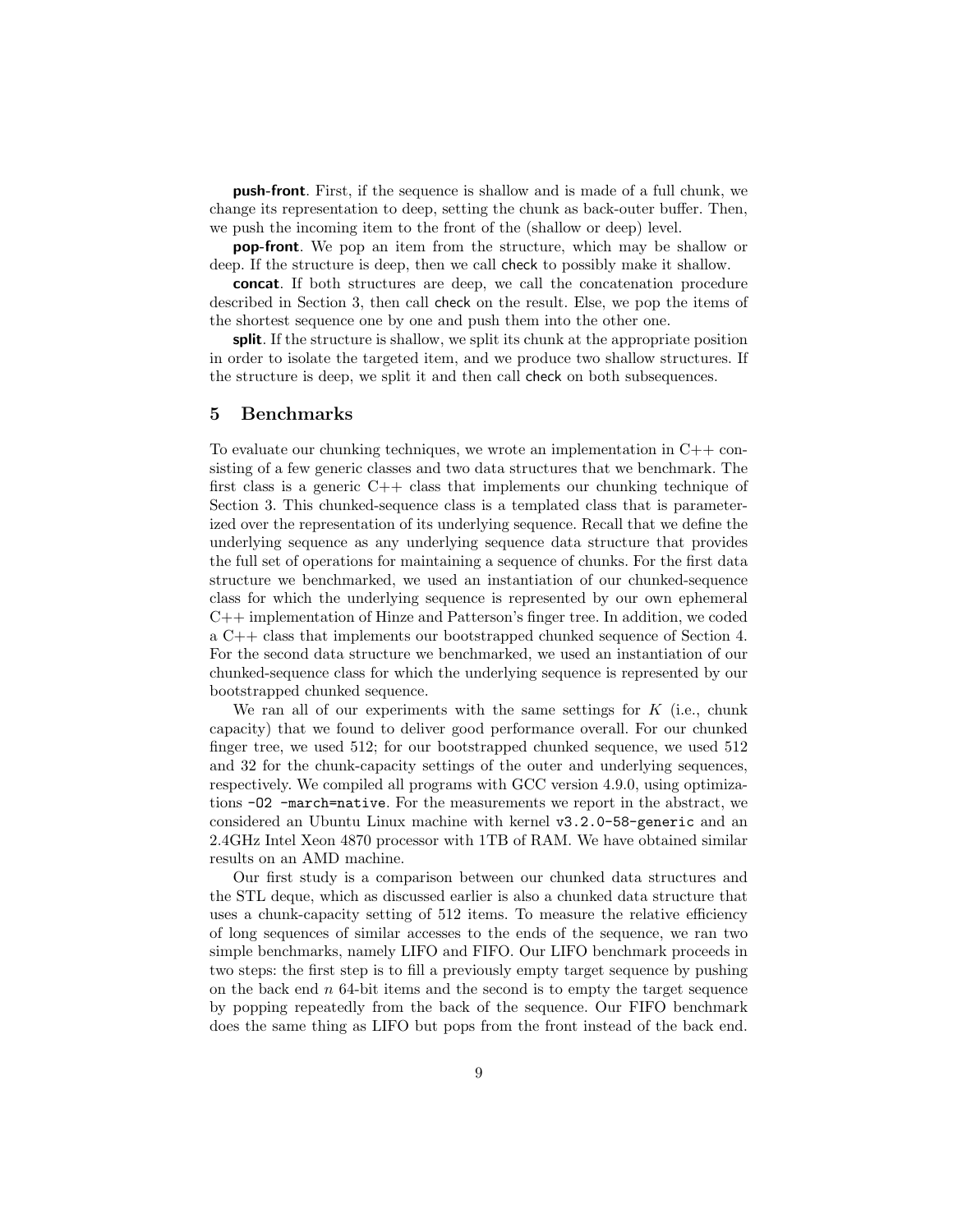Table 5 shows the data from our experiments. The results in the first six rows of the table show that our two chunked data structures are at worst a few percent slower than the STL deque.

To measure the relative efficiency of interleaved sequences of pushes and pops, we ran experiments involving the depth-first and breadth-first search of a directed graph. Our depth-first and breadth-first codes are serial implementations of DFS and BFS that are each parameterized by C++ template parameter over the representation of their respective frontiers (i.e., lifo stack and fifo queue ADTs). We considered three graphs that each demonstrates key characteristics of our sequence data structures. Each graph is represented in adjacency-list format and uses 64-bit integer values to represent vertex ids. Looking at DFS and BFS, we see that, in every case except for DFS on tree, our chunked data structures are competitive with STL deques — sometimes slower and sometimes faster, but never differing by more than a few percent. In the case of DFS on tree, our chunked finger tree and bootstrapped chunked sequence are each nearly 40% slower than STL deque. This benchmark demonstrates a weakness of our implementations: the empty check is relatively costly because of the need to frequently check the emptiness of the two inner buffers and the middle sequence each time around main the DFS loop. The cost of the empty check is so pronounced in this particular case because the cost is not well amortized by sufficiently many push operations: the peak size of the DFS frontier is just a few tens of items. Although it affects implementations, this weakness is not inherent to our general technique. If performance on such small sequences is important, one can adjust the code to sacrifice a few instructions on each push and pop operation to cache the size of the structure. We plan to experiment with such optimizations in future work.

We ran an experiment involving single-processor executions of Leiserson and Schardl's parallel BFS algorithm (PBFS) [17]. The original PBFS uses a specialpurpose bag data structure to manage the frontier of the graph traversal. During a given round, PBFS traverses its frontier in a divide-and-conquer fashion, using push and pop in the sequentialized leaves and split and concat in the divide and conquer stages, respectively. Their bag data structure is represented by a chunked binomial tree that bears some resemblance to our chunked representations. Despite the similarities, Leiserson and Schardl's structure provides access only to the front and supports only an approximate split-in-half operation. In our experiment, we consider the same chunk capacity as in the original PBFS paper, namely 128, and we applied to our data structure a few basic optimizations exploiting the fact that sequence order needs not be maintained —in particular, the back buffers become unnecessary. We see from the results table that our (bag-specialized) chunked data structures perform either better, or at worst a few percent slower, than the PBFS bag structure.

In the appendix, we report on two additional experiments to more thoroughly evaluate performance in scenarious that mix push, pop, split and concatenate, comparing in particular against the STL rope data structure [18].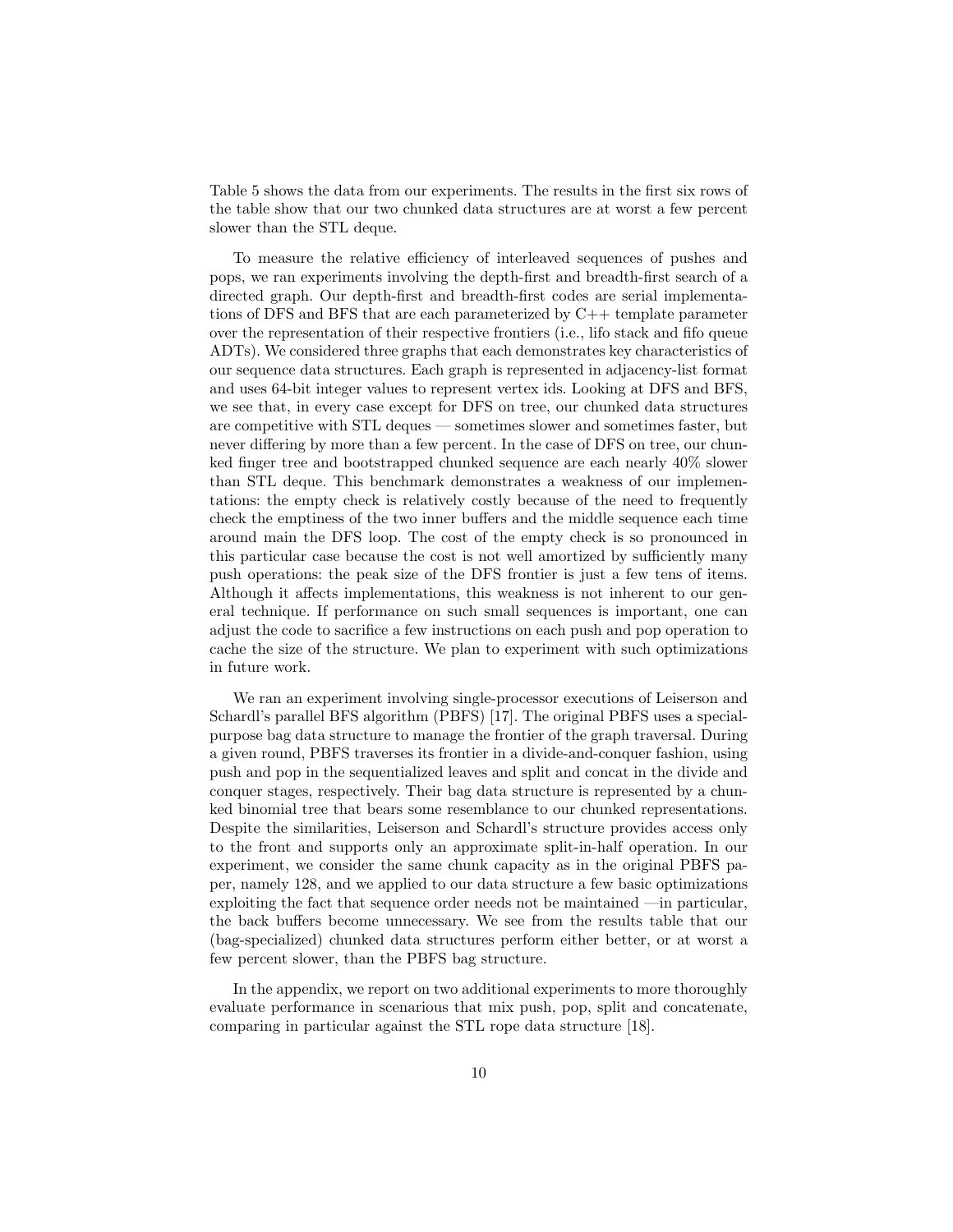| Experiment         | Seq.            | Nb.             | <b>PBFS</b>   | <b>STL</b> | Our                 | Our              |
|--------------------|-----------------|-----------------|---------------|------------|---------------------|------------------|
|                    |                 | length repeat   | bag           | deque      |                     | chunked bootstr. |
|                    |                 |                 |               |            | finger tree chunked |                  |
| <b>LIFO</b>        | 10 <sup>3</sup> | $10^6$          |               | 5.46       | 6.40                | 6.99             |
|                    | $10^6$          | $10^3$          |               | 9.15       | 10.95               | 10.97            |
|                    | 10 <sup>9</sup> | 10 <sup>0</sup> |               | 12.07      | 13.28               | 13.47            |
| <b>FIFO</b>        | 10 <sup>3</sup> | 10 <sup>6</sup> |               | 5.51       | 6.34                | 6.40             |
|                    | $10^6$          | $10^3$          |               | 9.16       | 10.96               | 10.52            |
|                    | 10 <sup>9</sup> | 10 <sup>0</sup> |               | 12.32      | 13.53               | $13.31\,$        |
| DFS on grid 2D     |                 |                 |               | 4.84       | 5.17                | 5.27             |
| DFS on tree        |                 |                 |               | 11.25      | 15.53               | 15.46            |
| DFS on friendster  |                 |                 |               | 63.43      | 64.67               | 65.28            |
| BFS on grid 2D     |                 |                 |               | 39.89      | 36.74               | 36.68            |
| BFS on tree        |                 |                 |               | 15.23      | 20.54               | 21.08            |
| BFS on friendster  |                 |                 |               | 72.84      | 72.76               | 72.68            |
| PBFS on grid 2D    |                 |                 | 39.87         | 38.17      | 38.71               | 38.67            |
| PBFS on tree       |                 |                 | 19.00         | 75.53      | 21.53               | 20.46            |
| PBFS on friendster |                 |                 | 117.11 137.36 |            | 117.45              | 117.04           |

Table 1. Measurements of benchmark runs. All measurements were taken from our Intel machine. Each data point represents wall-clock time in seconds. For each data point in the table, we made five runs and took the mean. The amount of noise that we observed between runs of the same application was below 1%. All data points that are no more than 10% slower than the best time are displayed in boldface. Our grid 2D graph is a grid graph in two-dimensional space, where each vertex is connected to each of its four neighbors in two dimensions. We used number of vertices  $n = 2$  billion and number of edges  $m = 4$  billion. Our tree graph is a perfect binary tree of  $2^{29}$  nodes. Our friendster graph is a social networking graph that has  $n = 65$  million vertices and  $m = 1.8$  billion edges [6]. For LIFO and DFS, we use the stack optimization and for PBFS we use the bag optimization as described in the Appendix C, while for the other benchmarks we use the plain double-ended sequence-ordered chunk representation. For PBFS, we use linear-time split and concat for STL deque (only).

Our experiments show that our chunked data structures deliver excellent performance relative to the state-of-the-art data structures that we considered, even though each of these other data structures are highly tuned for a strictly narrower set of operations. Moreover, in contrast to the other state-of-the-art chunked data structures, ours come along with strong guarantees against worst case behavior. Furthermore, our benchmarks show promise for our chunked data structures to serve in roles that were previously not filled. On the one hand, for many sequential-programming applications, our data structures can be used in place of STL deque, and as a bonus, offer fast logarithmic-time split and concatenate operations. On the other, the PBFS application demonstrates potential of our chunked data structures in multicore applications as generic sequence containers and as splittable work-queue data structures in load-balancing algorithms.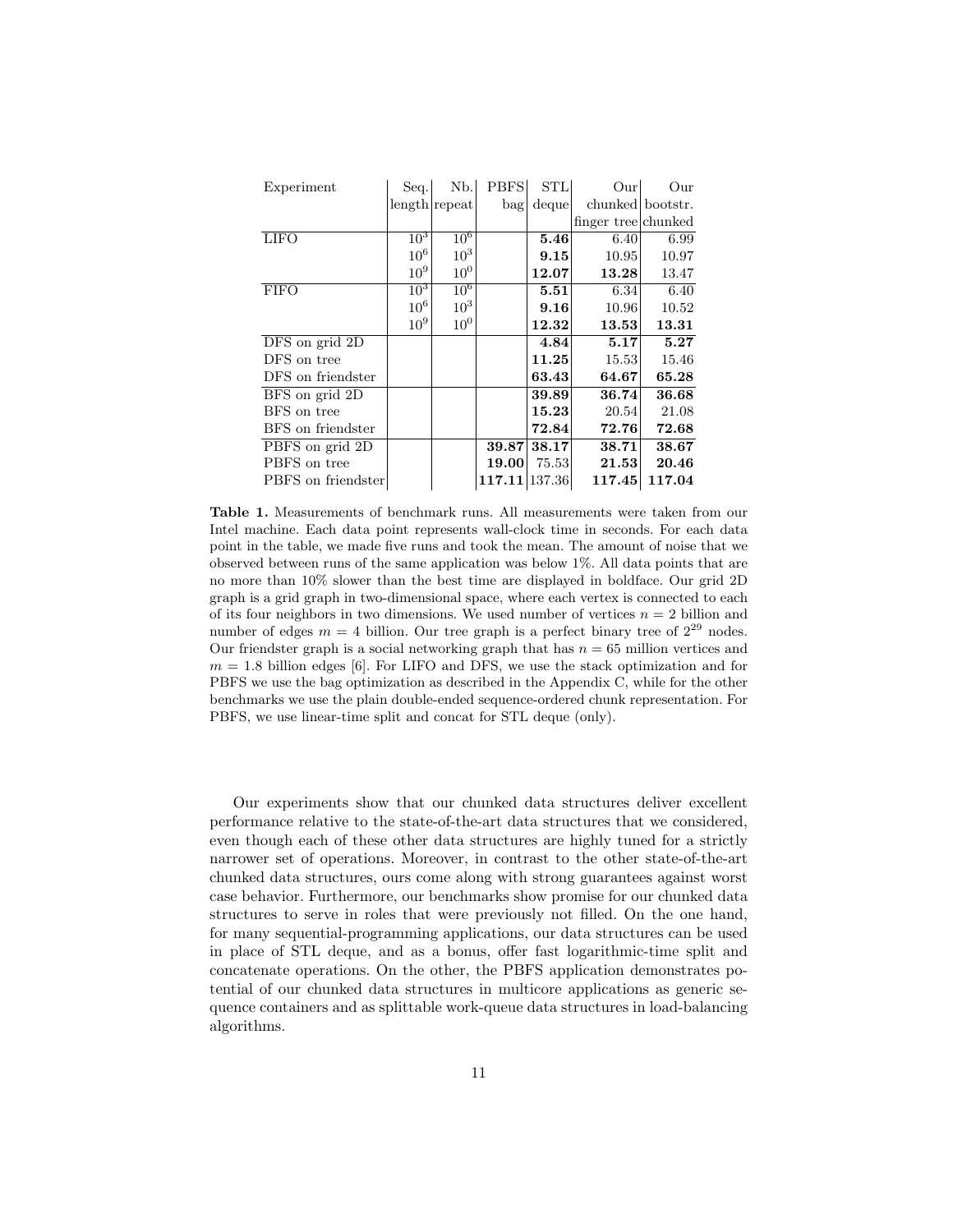## 6 Conclusion and future work

We presented algorithmic and implementation techniques for designing practically efficient sequence data structures that amortize expensive operations over a collection of items arranged as a chunk. We proved tight bounds by parameterizing our analysis by the cost of memory allocations, which, in our approach, correlate with expensive operations, and by counting such operations separately. We show that the proposed techniques perform well in practice. In future work, we plan to investigate the use of stronger invariants on consecutive chunks for increased space utilization, and consider persistent data structures.

### Acknowledgements

This research is partially supported by the European Research Council under grant number ERC-2012-StG-308246 and the National Science Foundation under grant number CCF-1320563.

### References

- 1. Petra Berenbrink, Tom Friedetzky, and Leslie Ann Goldberg. The natural workstealing algorithm is stable. SIAM J. Comput., 32:1260–1279, May 2003.
- 2. Jean-Philippe Bernardy. The Haskell yi package. http://hackage.haskell.org/ package/yi-0.6.2.3/docs/src/Data-Rope.html.
- 3. Hans-J Boehm, Russ Atkinson, and Michael Plass. Ropes: an alternative to strings. Software: Practice and Experience, 25(12):1315–1330, 1995.
- 4. Adam L. Buchsbaum and Robert Endre Tarjan. Confluently persistent deques via data-structural bootstrapping. J. Algorithms, 18(3):513–547, 1995.
- 5. Adam Louis Buchsbaum. Data-structural bootstrapping and catenable deques. PhD thesis, Princeton University, 1993.
- 6. Stanford Large Network Dataset Collection. Friendster graph. http://snap. stanford.edu/data/com-Friendster.html.
- 7. Paul F. Dietz. Maintaining order in a linked list. In STOC '82, pages 122–127, Baltimore, USA, May 1982. ACM Press.
- 8. James Dinan, D. Brian Larkins, P. Sadayappan, Sriram Krishnamoorthy, and Jarek Nieplocha. Scalable work stealing. SC '09, pages 53:1–53:11, 2009.
- 9. Leo J. Guibas, Edward M. McCreight, Michael F. Plass, and Janet R. Roberts. A new representation for linear lists. STOC '77, pages 49–60, New York, NY, USA, 1977. ACM.
- 10. Danny Hendler and Nir Shavit. Non-blocking steal-half work queues. In PODC '02, pages 280–289, 2002.
- 11. Ralf Hinze and Ross Paterson. Finger trees: a simple general-purpose data structure. JFP, 16(2):197–218, 2006.
- 12. Intel. Cilk Plus. http://www.cilkplus.org/.
- 13. Intel. Intel threading building blocks. 2011. https://www. threadingbuildingblocks.org/.
- 14. Haim Kaplan and Robert E Tarjan. Persistent lists with catenation via recursive slow-down. In TOC'95, pages 93–102. ACM, 1995.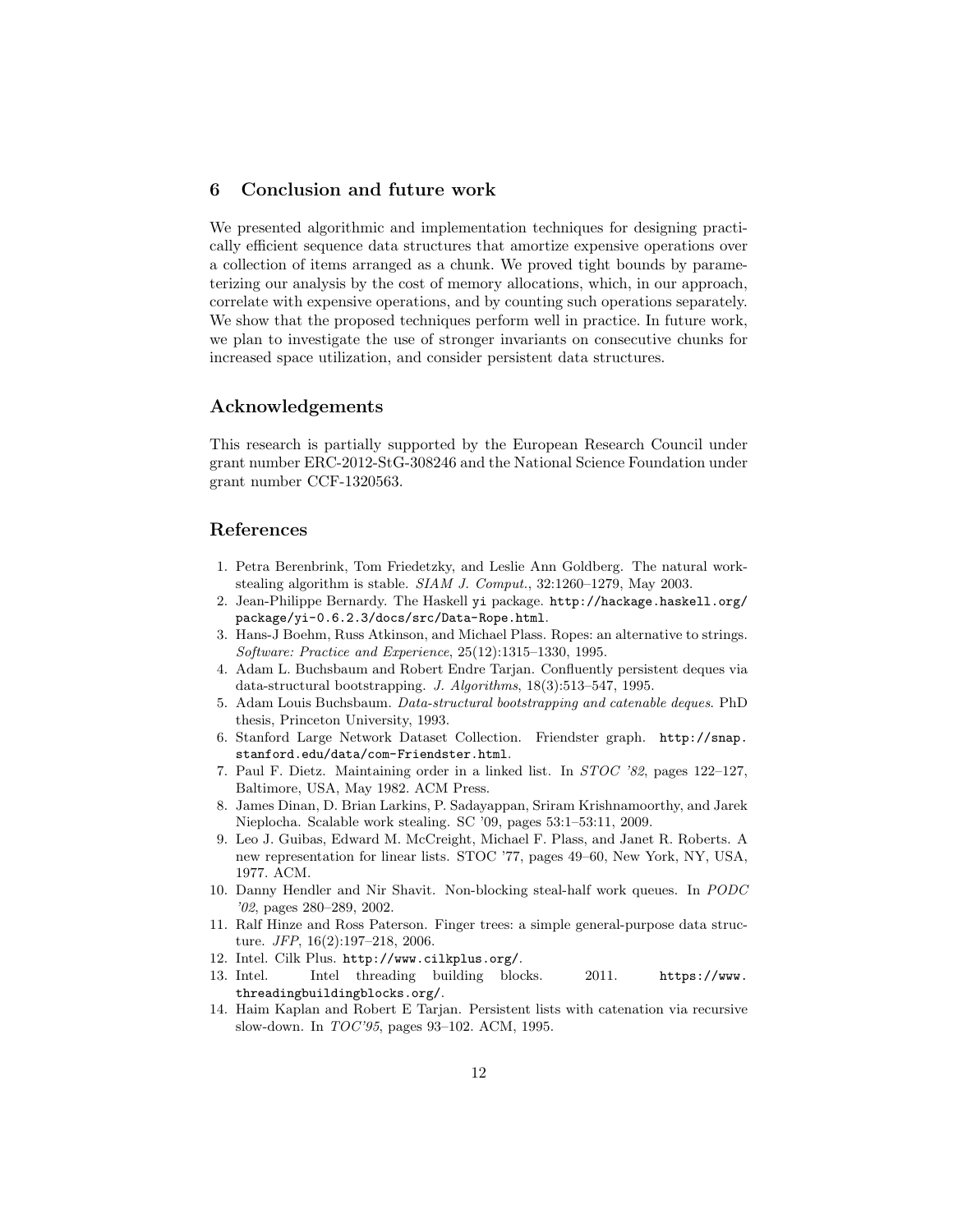- 15. Haim Kaplan and Robert E. Tarjan. Purely functional representations of catenable sorted lists. STOC '96, pages 202–211, New York, NY, USA, 1996. ACM.
- 16. Donald E. Knuth. The Art of Computer Programming: Sorting and Searching (Volume 3), chapter 6, pages 481–489. Addison-Wesley, 2 edition, 1998.
- 17. Charles E. Leiserson and Tao B. Schardl. A work-efficient parallel breadth-first search algorithm. In SPAA '10, pages 303–314, June 2010.
- 18. SGI. STL rope. http://www.sgi.com/tech/stl/Rope.html.
- 19. Alexander Stepanov and Meng Lee. The Standard Template Library, volume 1501. HP Laboratories, 1995.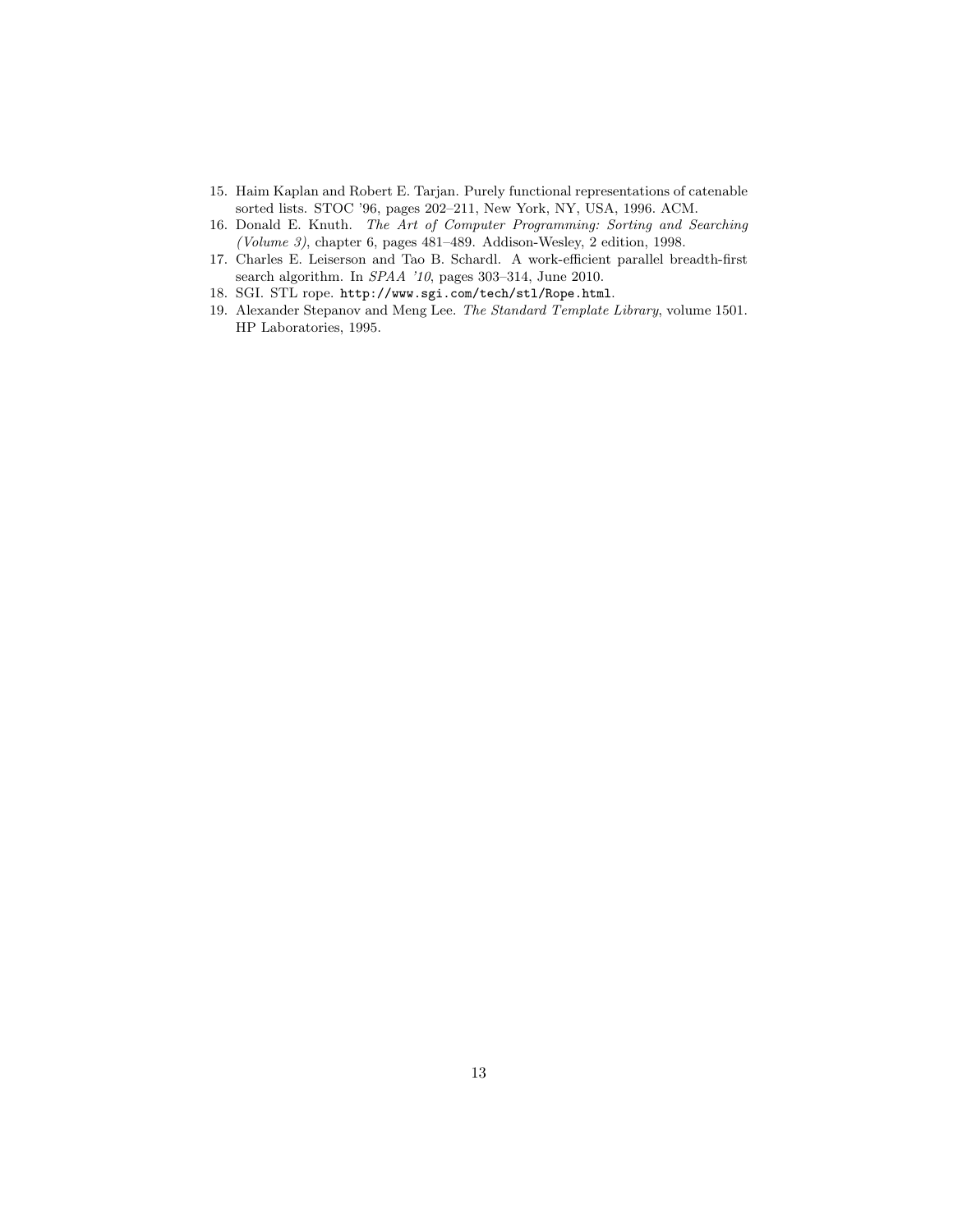### A Proof of Theorem 1

We now prove that the construction described in the previous section satisfies the bounds announced in the statement of Theorem 1. We begin the analysis with a key lemma related to the density of the chunks, showing that we need no more than approximately  $\frac{n}{K/2}$  chunks for storing *n* items.

Lemma 1 (Maximal number of chunks in the middle sequence). If a middle sequence stores n items then it contains no more than  $\lfloor \frac{2(n-1)}{K+1} \rfloor + 1$  chunks.

Let p be the number of chunks. If  $n = 0$  or  $p \le 1$ , then the result is trivial. Otherwise, let the sequence of values  $(x_i)_{i\in 1..p}$  describe the size of the chunks in the middle sequence. By definition, we have  $\sum_{i\in I,j} x_i = n$ . Chunks in the middle sequence are nonempty, so  $x_i \geq 1$  for all i. Moreover, by the invariant on consecutive chunks, we have  $x_i + x_{i+1} \geq K + 1$  for all  $i \in 1..(p-1)$ . We have:

$$
2n \geq \left(\sum_{i\in 1..p} x_i\right) + \left(\sum_{i\in 1..p} x_i\right) \geq \left(\sum_{i\in 1..(p-1)} x_i\right) + \left(\sum_{i\in 2..p} x_i\right) + 2
$$
  
\n
$$
\geq 2 + \sum_{i\in 1..(p-1)} (K+1) \geq 2 + (p-1)(K+1)
$$

It follows that  $p \leq \frac{2(n-1)}{K+1} + 1$ . Since p is an integer, we consider only the integer part of the bound, that is,  $\lfloor \frac{2(n-1)}{K+1} \rfloor + 1$ .

**Proof of Theorem 1.** We define the potential of a sequence  $(f', f, m, b, b')$ to be  $((\text{if }|f| = 0 \text{ then } 0 \text{ else } |f'|) + (\text{if }|b| = 0 \text{ then } 0 \text{ else } |b'|)) \cdot \frac{1}{K}(A + \mathcal{C}_{pushpop}).$ We show that the amortized cost of each operation is equal to the real cost of the operation plus the variation in the total potential of the sequences(s) involved in the operation considered. Note also that we describe operations for the case of unweighted sequences; the generalization to weighted sequences is straightforward.

push-front. The only expensive case is when the front-inner buffer is full. We then perform a push operation on the middle sequence, for a cost of  $\mathcal{C}_{pushpop}$ , and allocates a new buffer, for a cost A. Because the outer buffer goes from full to empty, the potential decreases by  $K \cdot \frac{1}{K}(A + \mathcal{C}_{pushpop})$ . The variation in potential therefore pays for the expensive operations. Assume now that we push in the front-outer buffer. If the front-inner buffer is empty, the potential does not increase, so the cost is only  $O(1)$ . Otherwise, the potential increases by  $\frac{1}{K}(A+C_{pushpop})$ , therefore the amortized cost of push is  $O(1)+\frac{1}{K}(A+C_{pushpop})$ .

pop-front. The only potentially-expensive case is when both front buffers are empty and the middle sequence is not empty. In this case, we pop a chunk  $c$  from the middle sequence and deallocate a chunk. Since we charged the pop operation on the underlying sequence to the corresponding push, and the deallocation to the corresponding allocation, the amortized cost is zero. Note that the potential does not increase through the operation because because the front-inner buffer remains empty. So, in all cases, the amortized cost of pop is  $O(1)$ .

**push-buffer-back**. The operation push-buffer-back $(m, c)$  requires accessing the back chunk of the middle sequence, for a cost of  $O(1)$ , may involve transferring up to K items into this chunk, for a cost of  $O(K)$ , and may involve pushing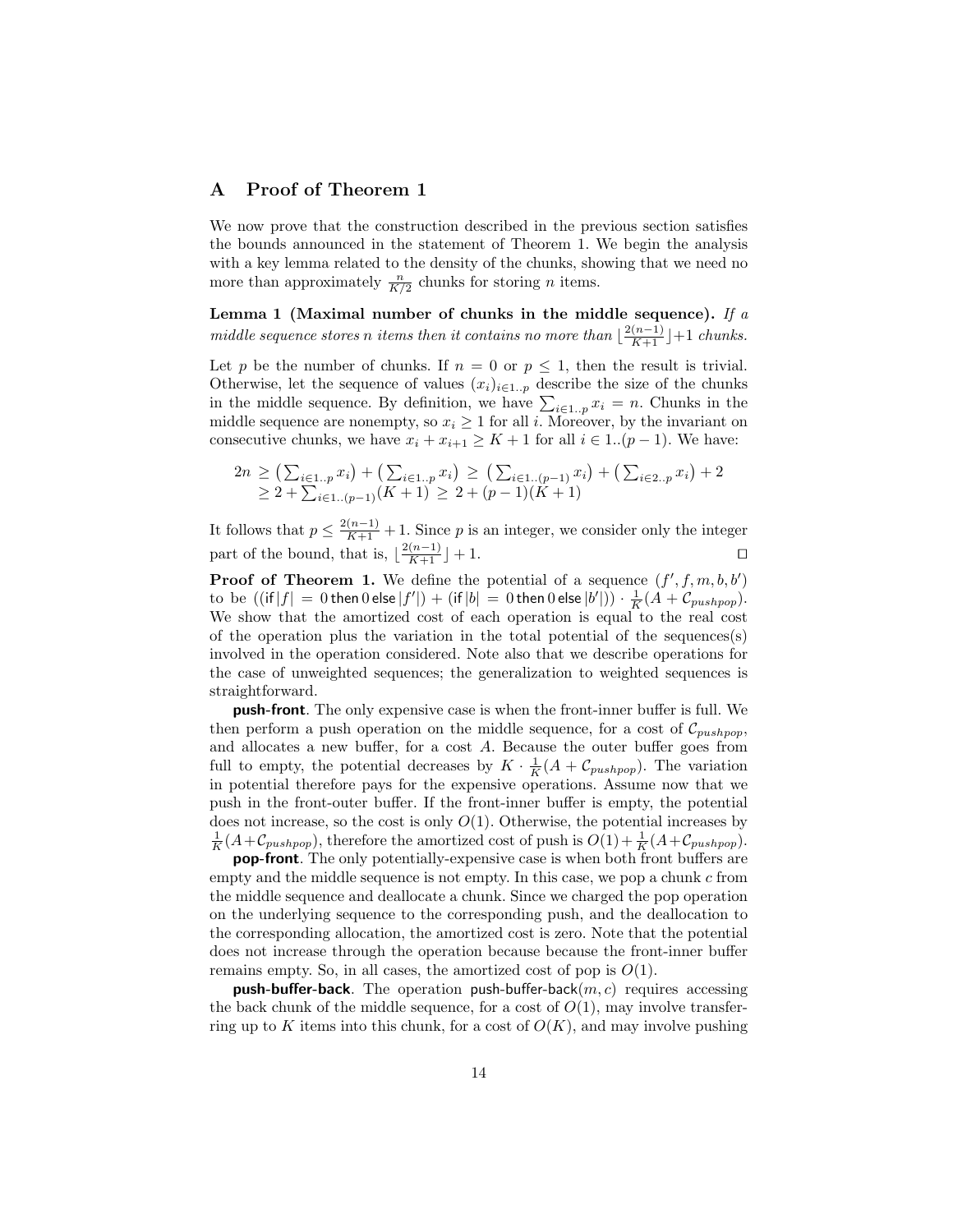the chunk c into the middle sequence, for a cost of  $\mathcal{C}_{pushpop}$ . So, the amortized cost of push-buffer-back is  $O(K) + C_{pushpop}$ .

concat. The concatenation of two sequences of size  $n_1$  and  $n_2$  first involves 4 calls to push-buffer-back, for a total cost  $O(K) + 4 \cdot C_{\text{pushnon}}$ . If the front chunk of the first middle sequence and the back chunk of the second middle sequence need to be merged, we need to pay an additional  $O(K)$  for the merge operation. However, we don't need charge for an additional push operation, as an implementation may combine it with the push operation performed in the earlier calls to push-buffer-back. Then, there remains to pay for the concatenation of the two underlying sequence, for a cost bounded by  $\mathcal{C}_{concat}(\min(r_1, r_2))$ , where  $r_1$ and  $r_2$  denote the maximal number of chunks in the two middle sequences. By Lemma 1,  $\min(r_1, r_2) \leq \min(\lfloor \frac{2(n_1-1)}{K+1} \rfloor + 1, \lfloor \frac{2(n_2-1)}{K+1} \rfloor + 1) = \lfloor \frac{2(\min(n_1, n_2)-1)}{K+1} \rfloor +$  $1 = p_n$ , where  $n = \min(n_1, n_2)$  and  $p_n = \lfloor \frac{2(n-1)}{K+1} \rfloor + 1$ . Hence, the total amortized cost of concat is  $\mathcal{C}_{concat}(p_n) + O(K) + 4 \cdot \mathcal{C}_{pushpop}.$ 

**split.** Let  $n$  be the minimum of the sizes of the two sequences produced. For implementing split, we need to allocate a sequence structure where to extract the carved out part, that is, to allocate one record, 4 buffers, and possibly an empty middle sequence. So, we first need to pay a cost 6A. Then, if the split position falls in one of the side buffers, the cost if  $O(K)$ . Otherwise, assume the split position to fall in the middle sequence. In this case, we need to pay for the weighted split operation on the middle sequence, for a cost of  $\mathcal{C}_{split}(p_n)$ , where  $p_n = \frac{2(n-1)}{K+1} + 1$  is a bound on the number of chunks in the two middle sequences produced (using again Lemma 1). We then need to migrate data into one of the freshly allocated chunks, for a cost of  $O(K)$ . In all cases, the sum of the potential of the two sequences produced by the split does not exceed that of the original sequence. In summary, the amortized cost of a split operation is  $\mathcal{C}_{split}(p_n) + O(K) + 6A.$ 

**space**. We need 5 words to represent the main record, and  $\mathcal{C}_{space}(p_n)$  to represent the middle sequence. Moreover, we need to represent at most  $p_n + 4$ chunks, each of which requires  $K+3$  words. Using the fact that  $p_n \leq \frac{2(n-1)}{K+1} + 1$ , we deduce that the space usage is bounded by:  $\left(\frac{2(n-1)}{K+1}+5\right)(K+3)+C_{space}(p_n)+5$ , which is less than  $2(1+\frac{1}{K+2})\cdot n + C_{space}(p_n) + 5K + O(1)$  words.

## B Proof of Theorem 2

We prove that our bootstrapped (weighted) sequences described in the previous section satisfy the bounds stated in Theorem 2. We begin with a bound on the depth and on the number of items involved at each level. Given a bootstrapped sequence, we define its depth, written  $d$ , as the number of deep levels. We write  $n_r$  the number of elements (items or chunks) stored in the levels at depth r. In particular, for the first level, we have  $n_0 = n$ , where n is the number of individual items stored in the sequence, and the last level stores  $n_d$  items.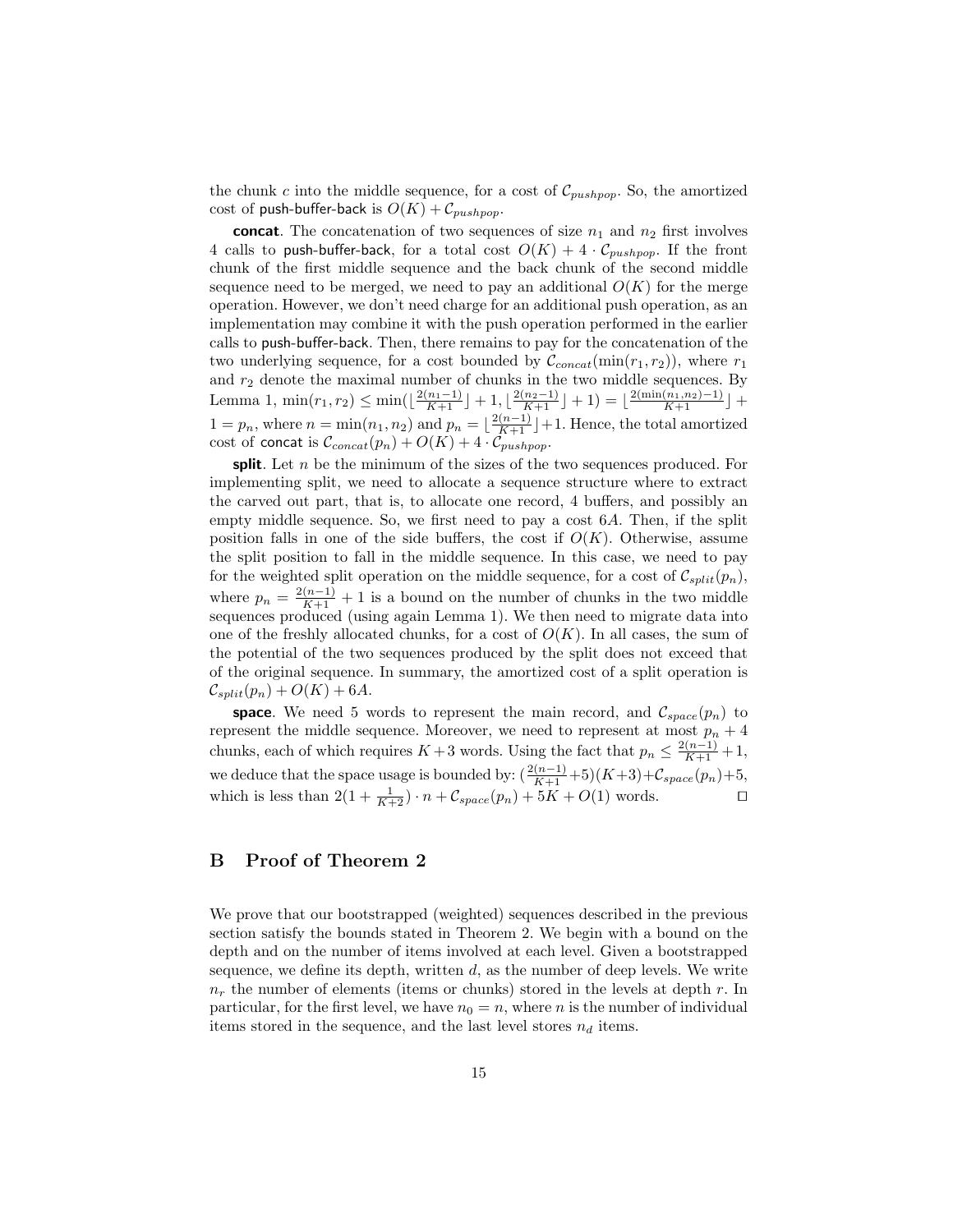**Lemma 2 (Bound on the depth).** Let n be the number of elements in the bootstrapped sequence. If  $n \leq 1$ , then the depth d is zero. Otherwise, we have  $d \leq \lfloor \log_B n \rfloor + 1$ , where  $B = \frac{K+1}{2}$ . Moreover, for  $r \in [0, d]$ , we have  $n_r \leq \frac{n}{B^r} + 1$ .

If the sequence at level r contains  $n_r \leq 1$  elements, then it must be the last level, and have depth zero. If the structure is deep, that is,  $r < d$ , then, by Lemma 1, we have  $n_{r+1} \leq \frac{2(n_r-1)}{K+1} + 1$ , which is equivalent to  $n_{r+1} - 1 \leq \frac{n_r-1}{B}$ . Thus, for any  $r \in [0..d]$ , we have  $n_r - 1 \leq \frac{n_0 - 1}{B^r}$ . We deduce  $n_r \leq \frac{n}{B^r} + 1$ . To deduce a bound on the depth, consider  $r \equiv 1 + \lfloor \log_B n \rfloor$ . For this value of r, we have  $r > \log_B n$  and therefore  $\frac{n}{B^r} < 1$ . The inequation  $n_r \leq \frac{n}{B^r} + 1$  then implies  $n_r < 2$ . Since  $n_r$  is an integer, we have  $n_r \leq 1$ , meaning that there cannot be a level  $r+1$ . Therefore r is an upper bound for the depth, i.e.,  $d \leq \lfloor \log_B n \rfloor +1.$   $\Box$ 

**Proof of Theorem 2.** We write  $|s|$  the number of elements (items or chunks) in a structure  $s$ . To formally define the potential, we introduce a constant  $u$ , which will serve as an upper bound on constant-time basic manipulations involved in the operation. We define the potential of a shallow structure with chunk  $c$  as  $\max(0, |c| - 1) \cdot \frac{4A + u}{K-1}$ , and define the potential of a deep structure of the form  $(f',f,m,b,b')$  as  $\left( (\mathsf{if} |f| = 0 \mathsf{then} \, 0 \, \mathsf{else} \, |f'| \right) + (\mathsf{if} |b| = 0 \, \mathsf{then} \, 0 \, \mathsf{else} \, |b'|)) \cdot \frac{4A+u}{K-1}.$ Remark: the term  $\frac{4A+u}{K-1}$  corresponds to the limit of a geometric series.

**check**. The operation is  $O(1)$ , because the pop operation it may perform on the middle sequence has been charged to the corresponding push, and because it creates a shallow structure with at most one item, hence of potential zero.

**push-front**. Let  $\mathcal{C}_{pushpop}$  be the cost of push-front. We prove by induction over the levels of the structure that  $\mathcal{C}_{pushpop} \leq u + \frac{4A+u}{K-1}$  for some  $u \in O(1)$ . This result suffices to derive  $\mathcal{C}_{pushpop} \leq O(1) + \frac{4A}{K-1}$ . There are four cases. (1) If the structure is shallow and not full, we pay some constant cost  $u_1$ , plus the increase in potential  $\frac{4A+u}{K-1}$ , and we are done. Picking a constant u greater than  $u_1$ ensures  $\mathcal{C}_{pushpop} = u_1 + \frac{4A+u}{K-1} \leq u + \frac{4A+u}{K-1}$ . (2) If the structure is shallow and full, we transform it into a deep structure, an operation that requires 4 allocations —we reuse one chunk and we need to allocate 3 buffers and 1 shallow middle sequence. To pay for these 4A, we consume all the potential associated with the shallow structure, that is,  $(K-1)\frac{4A+u}{K-1}$ . Note that we thereby obtain a structure with zero potential. We then push the incoming item as described next. (3) If the structure is deep and at least one of the two front buffers is not full, we push a value for some constant cost, which may be assumed smaller than  $u$ . Moreover, if the front-inner buffer is full, the potential increases by  $\frac{4A+u}{K-1}$ , a cost charged to the current operation. (4) If the structure is deep and both front buffers are full, we first rearrange the structure so as to make room, for a cost of  $u + \frac{4A+u}{K-1}$ to push into the middle sequence (by induction hypothesis), plus a cost A for allocating a new chunk. For these two operations, we consume the potential associated with the front, that is  $K \cdot \frac{4A+u}{K-1}$ , a value greather than  $A+u+\frac{4A+u}{K-1}$ . Once done, we are ready to push the incoming item into the empty front-outer buffer, charging the cost of this operation to the current operation.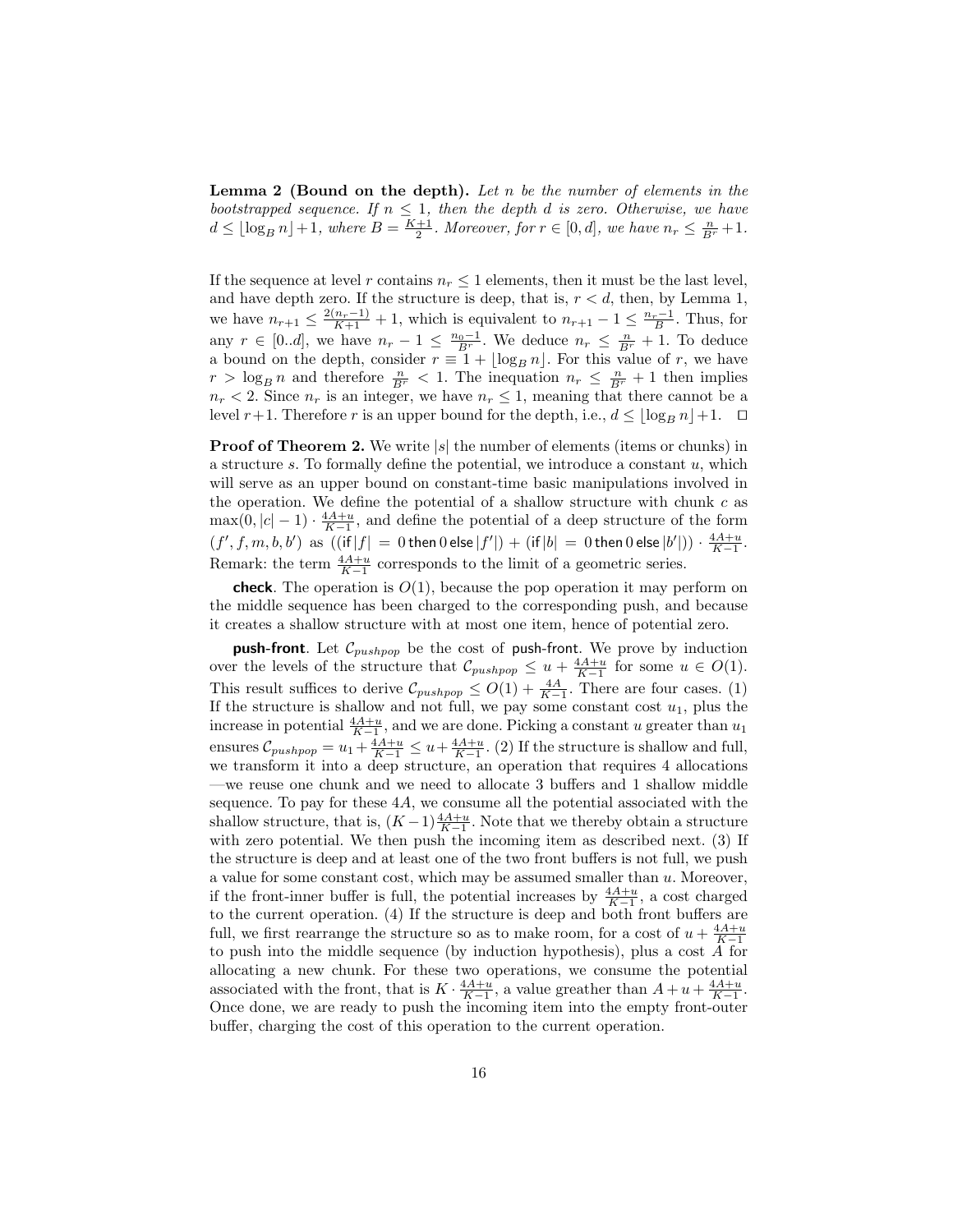**pop-front**. If the structure is shallow, the cost is  $O(1)$ . If it is deep, the cost is  $O(1)$ , since all expensive operations are already charged to the corresponding push operation. The call to check is  $O(1)$ .

**concat**. First, assume that one of the two sequences is shallow, and let  $n$ denote the size of the shortest. We have  $n \leq K$ , and we assume  $n > 0$  otherwise the concatenation is trivial and costs  $O(1)$ . Pushing its items into the other sequence costs  $n(O(1) + \frac{4A}{K-1})$ . To pay for this cost, we charge  $O(K) + \frac{16A}{K-1}$ to the current operation, and consume the potential of the shallow sequence, greater than  $(n-1)\frac{4A}{K-1}$ . We can check that this amount suffices:  $O(K) + \frac{16A}{K-1}$  +  $(n-1)\frac{4A}{K-1} - n(O(1) + \frac{4A}{K-1}) \ge O(K) - n \cdot O(1) + \frac{16A}{K-1} - \frac{4A}{K-1} \ge 0.$ 

Assume now that both sequences are deep. Let  $n_r$  denote the minimum of the sizes of the length of the two sequences at level  $r$ . According to Appendix A,  $\mathcal{C}_{concat}(n_r) \leq O(K) + 4\mathcal{C}_{pushpop} + \mathcal{C}_{concat}(n_{r+1}).$  So,  $\mathcal{C}_{concat}(n_r) \leq O(K) + \frac{16A}{K-1} + \frac{16}{K-1}$  $\mathcal{C}_{concat}(n_{r+1})$ . Summing up on all levels until reaching a shallow level gives:  $\mathcal{C}_{concat}(n) \leq (d+1) \cdot (O(K) + \frac{16A}{K-1}).$ 

**split**. For a shallow structure, we have  $\mathcal{C}_{split}(n_d) \leq O(K) + A \leq O(K) +$ 6A. For a deep structure (i.e., for  $r < d$ ), according to Appendix A, we have  $\mathcal{C}_{split}(n_r) \leq \mathcal{C}_{split}(n_{r+1})+O(K)+6A$ . Summing up on all levels gives:  $\mathcal{C}_{split}(n) \leq$  $(d+1) \cdot (O(K) + 6A).$ 

**space**. For a shallow structure, we have  $\mathcal{C}_{space}(n_d) \leq K + O(1)$ . For a deep structure (i.e., for  $r < d$ ), according to Appendix A, we have  $\mathcal{C}_{space}(n_r) \leq$  $2\frac{K+3}{K+1}\cdot n_r + 5K + O(1) + C_{space}(n_{r+1})$ . In order to sum up on all levels, we exploit the fact that  $n_r \leq \frac{n}{B^r} + 1$  implies  $\sum_{r=0}^{d-1} n_r \leq d + n(1 + \frac{1}{B} + \frac{1}{B^2} + ...) \leq d + \frac{n}{1-1/B} \leq$  $d + \frac{K+1}{K-1}n$ . Summing up gives:  $\mathcal{C}_{space}(n) \leq 2\frac{K+3}{K+1} \cdot (d + \frac{K+1}{K-1}n) + (5d+1)K + O(d)$ , therefore we deduce:  $\mathcal{C}_{space}(n) \leq 2(1 + \frac{4}{K-1})n + (5d+1)K + O(d)$ . Note that the first term dominates the expression, since  $d \leq \lfloor \log_B n \rfloor + 1$ .

## C Optimizations for stack and bag semantics

Our data structure can be simplified when accesses only take place at one end (catenable stack use), or when the order of the items is not relevant (bag use). When the sequence is used as a catenable stack (i.e., when push-back and popback are never used), the back buffers are not needed at all; they can be removed. Moreover, chunks can be represented as stacks, which are slightly simpler than circular arrays. Note that, in concatenation operations, the number of calls to push-buffer-back is reduced, thanks to the removal of the back buffers.

When the sequence is used as a bag, we can make one further simplification: we maintain the invariant that chunks stored in the middle sequence are always full. To implement concatenation, we push the items from the front buffers of the second sequence to the front of the first sequence. To implement split, we push all the items contained in the chunk extracted from the middle sequence to the front buffers of the two output sequences. In our benchmarking, we used these optimizations wherever we found an advantage.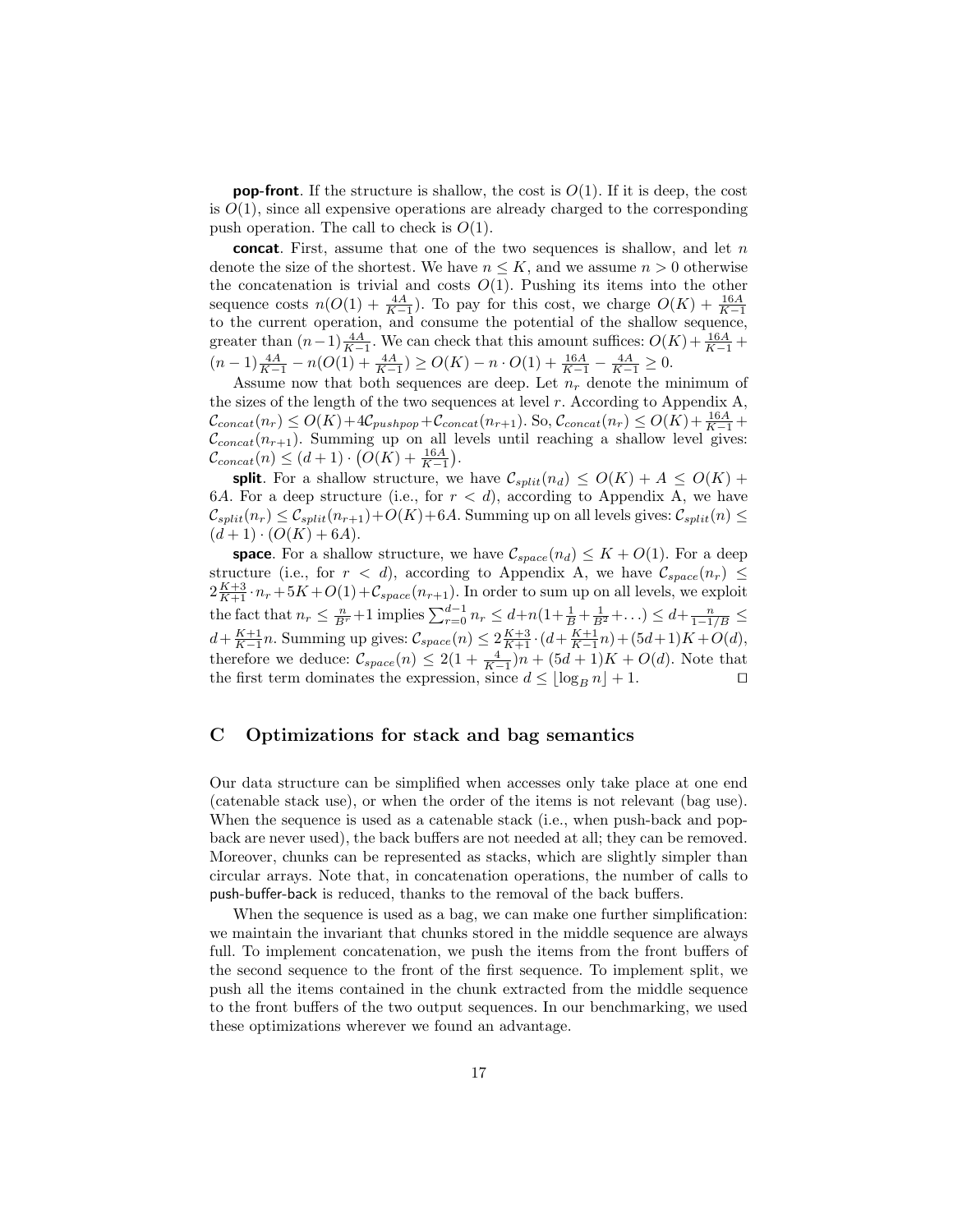

Fig. 1. Chunk-size benchmark.

### D Additional benchmarking

#### D.1 Selecting a good chunk capacity

Because all the constant factors depend on the choice of  $K$  (the capacity of the chunks), we want to select a suitable value for K. We expect that higher values of  $K$  will be more favorable to push and pop operations, but that too high values of K will significantly increase the cost of split and concatenation operations.

To measure these effects, we considered two worst-case benchmarks: FIFO and split merge. The execution times, reported in Figure 1, are in accordance with the asymptotic bounds and confirm our predictions. Note that very small values of  $K$  are also suboptimal for the split-merge benchmark because they make the underlying tree too deep. From the shape of the curves, we can see that there is a range of values of  $K$  which are very close to being optimal both for split and merge operations and for push and pop operations. This range spans roughly between  $K = 256$  and  $K = 1024$ . In what follows, we take  $K = 512$ , which is the same value as that used by STL deques.

### D.2 PBFS detailed description

PBFS performs a level-order traversal using dual frontiers: one to represent the vertices to visit in the current level and one to build for the next level. The traversal of each level is a parallel traversal that proceeds in a divide-andconquer fashion. For each level of recursion, the frontier corresponding to the current level is split approximately in half, and the two halves are processed recursively (usually in parallel, although for our purposes we consider just serial execution). When the recursive calls return, the results of the two calls are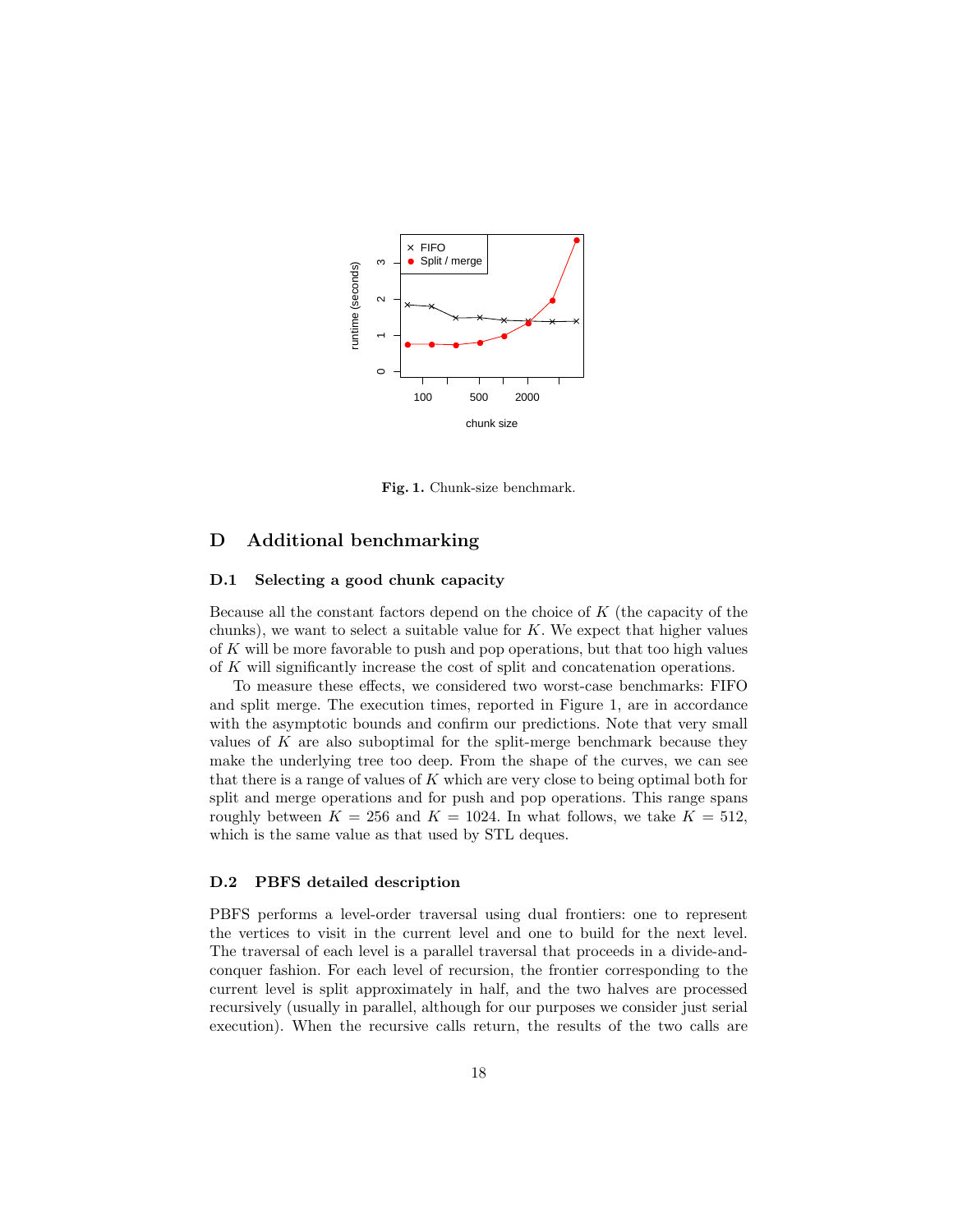| Experiment                   | Seq.            | Nb.                  | <b>STL</b> | <b>STL</b>     | Our                 | Our   |
|------------------------------|-----------------|----------------------|------------|----------------|---------------------|-------|
|                              |                 | length repeat  deque |            | Rope           | chunked bootstr.    |       |
|                              |                 |                      |            |                | finger tree chunked |       |
| Filter                       | $10^3$          | $10^{6}$             | 7.50       | 787.72         | 12.00               | 16.21 |
|                              | $10^6$          | $10^3$               | 71.75      | 914.78         | 12.92               | 14.52 |
|                              | 10 <sup>9</sup> | $10^{0}$             |            | 176.01 1114.90 | 14.26               | 15.62 |
| Split merge $+0$ push pop    | $10^8/5$        | 200k                 |            | 3.61           | 4.14                | 1.70  |
| Split merge $+10$ push pop   | $10^8/5$        | 200k                 |            | 4.05           | 4.16                | 1.73  |
| Split merge $+100$ push pop  | $10^8/5$        | 200k                 |            | 5.75           | 4.36                | 2.00  |
| Split merge $+1000$ push pop | $10^8/5$        | 200k                 |            | 22.63          | 6.61                | 3.35  |

Table 2. Measurements of benchmark runs. All measurements were taken from our Intel machine. Each data point represents wall-clock time in seconds. For each data point in the table, we made five runs and took the mean. The amount of noise that we observed between runs of the same application was below 1%. An empty cell indicates not applicable. A value  $\infty$  means that the run either timed out or was too slow to merit consideration. For our grid 2D graph:  $n = 2$  billion and  $m = 4$  billion; for our tree graph,  $n = 2^{29}$  and  $m = 2^{29} - 2$ ; for our friendster graph,  $n = 65$  million and  $m = 1.8$  billion.

concatenated to build the frontier for the next level. When the recursion reaches a frontier of fewer than 2048 vertices, the function branches to a base-case code that operates by repeatedly accessing frontier items individually by executing push and pop operations. The base case terminates when the frontier of the current level becomes empty.

#### D.3 Supplementary benchmarks

We performed a two additional experiments to more thoroughly evaluate performance in scenarious that mix push, pop, split and concatenate. In these experiments, we compared with the STL rope data structure [18], which is a production implementation that is based on a chunked tree representation [3]. Although designed for representing large strings, STL rope can be used as a generic sequence representation, providing push and pop at both ends of the sequence along with split and concatenate. The underlying representation of the STL rope is a selfbalancing tree in which items are stored in fixed-capacity chunks of 28 items. We elided STL rope from the experiments reported in Section 5 because the STL rope was considerably outperformed in scenarios involving many push and pop operations.

To evaluate our implementations, we developed a synthetic "split merge" benchmark. We developed this benchmark to simulate, to a rough approximation, the work performed by online load-balancing algorithms that use the "stealhalf" strategy for moving work items between processors [1, 10, 8]. In the benchmark, we start by creating 5 chunked sequences, each containing  $n/5$  items, and we then repeat 200k times: merge two randomly chosen sequences, then split one randomly chosen sequence at an index in the sequence that is close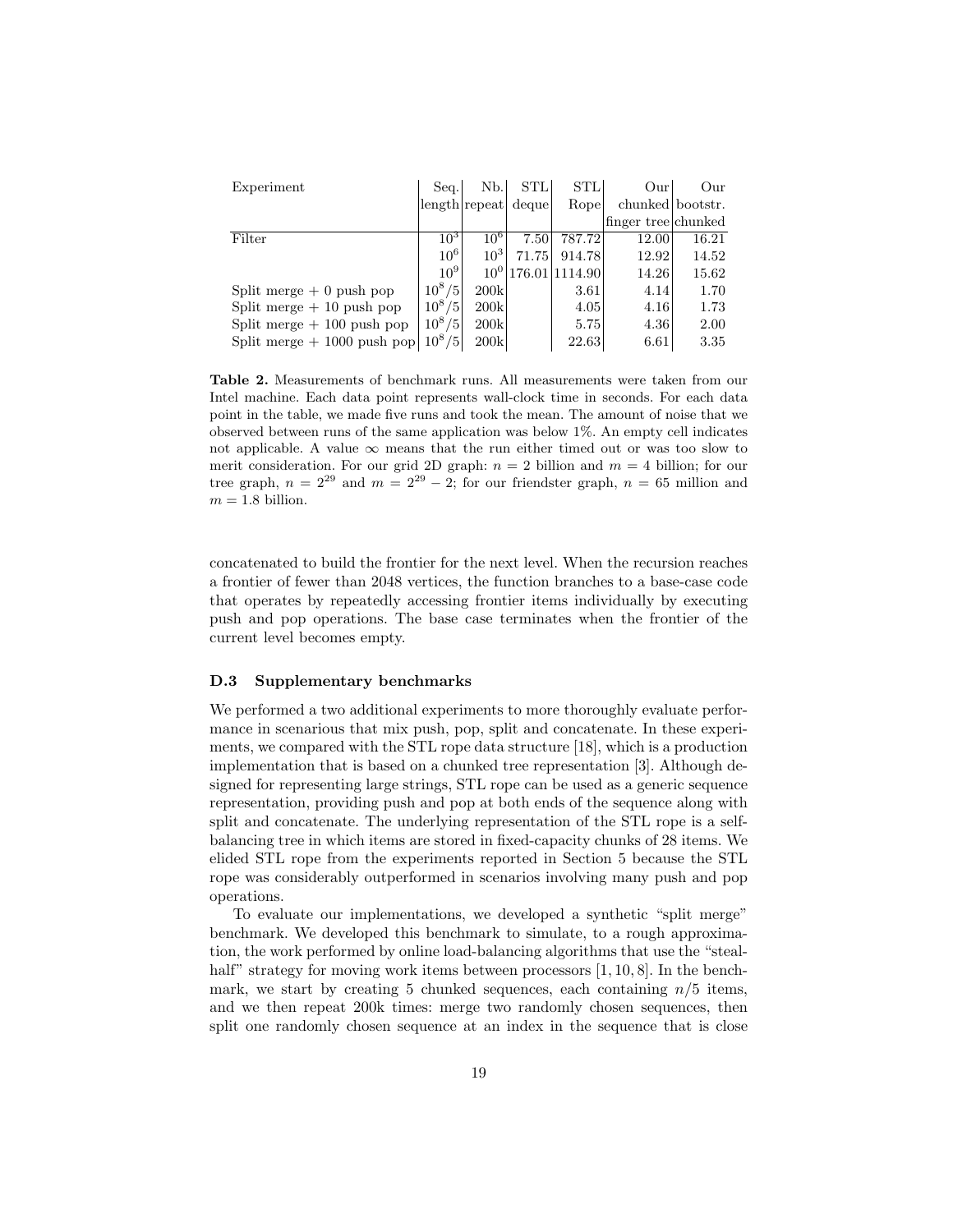to the middle, then push a given number  $h \in \{0, 10, 100, 1000\}$  of 64-bit items into the randomly chosen sequence. The expected execution time is of the form  $200,000 * (C \log(n/K) + O(K) + O(h))$ . In our experiments, we take  $n = 10<sup>8</sup>$ . (Results are similar with any other reasonably-large value for n.)

We show the results in Table 2. On the one hand, the run times show that, when the number of pushes and pops are small, the STL rope outperforms our chunked finger tree by at most 15%. On the other, our bootstrapped chunked always performs significantly better than the other structures. Moreover, the performance of the STL rope degrades significantly as the number of pushes and pops increases. The relatively small chunk size of the STL rope is at least partly to blame for its poor push and pop operations, but we could find no parameter by which we could adjust the chunk size of the STL rope.

For our next experiment we consider a fork-join parallel algorithm for filtering items from a given sequence. Our benchmark program consists of a "filter" function of two arguments, namely a predicate function  $p$  and a sequence  $s$ , that applies  $p$  to each item in  $s$ , from left to right, and returns the sequence of those x for which  $p(x)$  returned true. The filter function uses a divide-and-conquer strategy to expose parallelism high in the call tree and a serial filtering process to accumulate results in the serialized leaves of the call tree. The recursion cuts to serial code when the input sequence contains fewer than 2048 items. In the divide step, we split the input sequence into roughly equal halves and recur on the halves and, in the conquer step, we combine sequences returned from the two recursive calls by concatenating. The serialized base case repeatedly pops an item x from the input sequence and, if  $p(x)$  returns true, pushes x on the output sequence. The base case repeats this process until the input sequence becomes empty, at which point it returns the output sequence. For this study, we consider only the single-processor execution of this parallel filter algorithm, although we note that parallelizing this function in a parallel dialect of  $C_{++}$ , such as Cilk Plus [12] or TBB [13], is trivial because, by definition, there is no possibility of race conditions on accesses to the sequence. For this benchmark, we extended the STL deque with trivial split and concatenate operations that each have linear-time complexity in the size of the input. We used a predicate function  $p$  that always returns false, thereby maximizing the number of items being returned by the function.

From our results table, we can see that, for small input sizes, the STL deque has superior performance because, for small sequences, copying data is cheaper than performing a tree split. However, as the input size grows large, the performance of the STL deque degrades sharply due to copying overhead, whereas the performance of our chunked data structures grows linearly with the size of the input. Despite having log-time split and concat, the STL rope is well outperformed by all the other data structures, because the push and pop operations are extremely slow.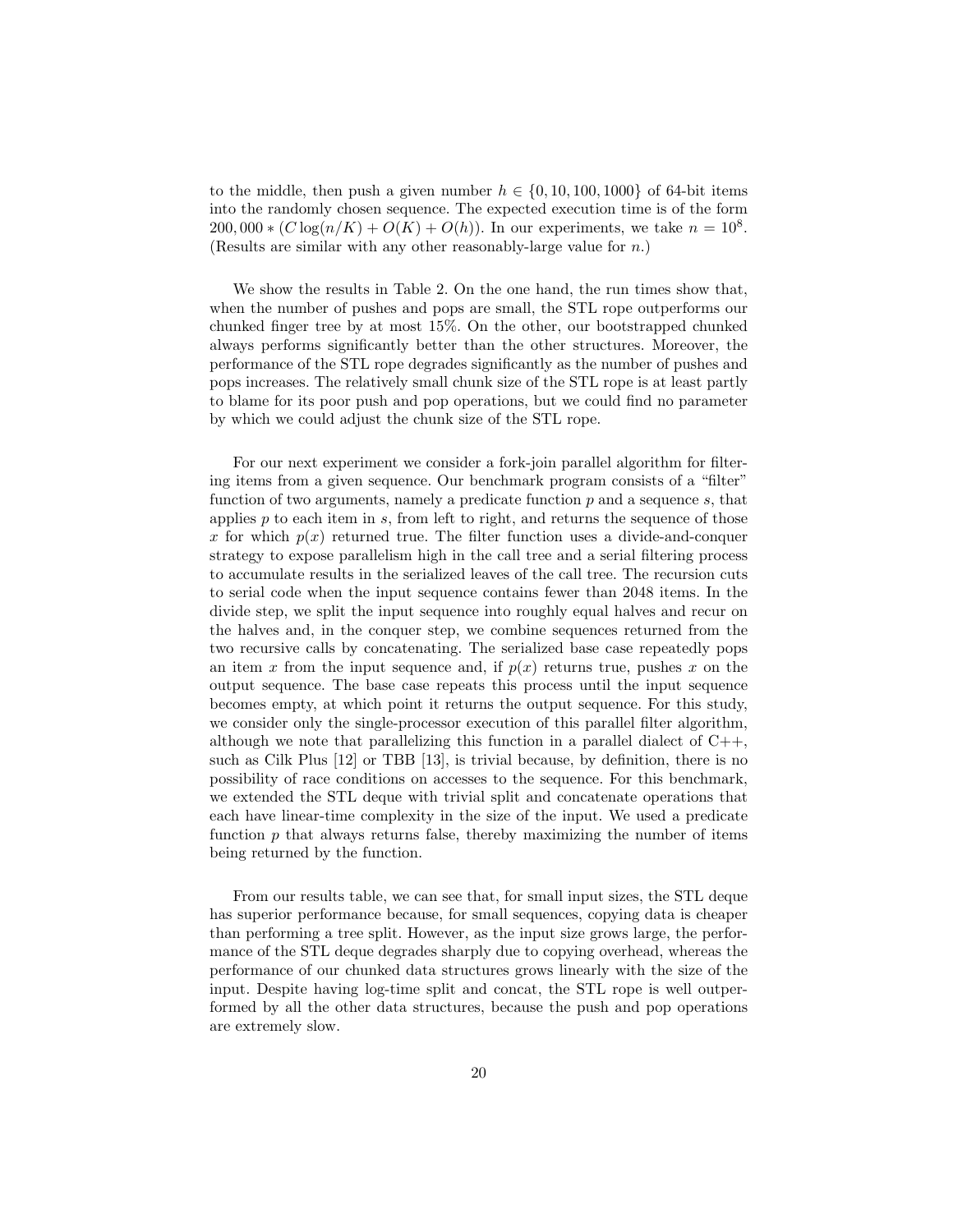#### D.4 Results from a different platform

We ran our benchmarks on a different machine to increase confidence in our results. Our auxiliary machine is an AMD machine running Ubuntu Linux with kernel v2.6.32-57-server and an 2.1GHz AMD Opteron 6172 processor with 128GB of RAM. Table 3 shows our results. The results from this machine are not significantly different from those of our Intel machine.

| Experiment                   | Seq.            |                 | Nb. PBFS   | <b>STL</b>    | <b>STL</b> | Our                 | Our              |
|------------------------------|-----------------|-----------------|------------|---------------|------------|---------------------|------------------|
|                              |                 | length repeat   | $\rm{bag}$ | deque Rope    |            |                     | chunked bootstr. |
|                              |                 |                 |            |               |            | finger tree chunked |                  |
| <b>LIFO</b>                  | $10^3$          | 10 <sup>6</sup> |            | 6.22          | $\infty$   | 5.44                | 6.19             |
|                              | $10^6$          | 10 <sup>3</sup> |            | 13.27         | $\infty$   | 13.50               | 12.59            |
|                              | 10 <sup>9</sup> | $10^{0}$        |            | 13.60         | $\infty$   | 14.64               | 13.60            |
| <b>FIFO</b>                  | $10^3$          | $10^6$          |            | 6.29          | $\infty$   | 5.81                | 5.86             |
|                              | $10^6$          | $10^3$          |            | 14.24         | $\infty$   | 14.82               | 14.01            |
|                              | 10 <sup>9</sup> | $10^{0}$        |            | 13.69         | $\infty$   | 13.74               | 14.35            |
| Filter                       | $10^3$          | $10^6$          |            | 10.06         |            | 14.82               | 18.38            |
|                              | $10^6$          | $10^3$          |            | 103.63        |            | 17.34               | 17.33            |
|                              | 10 <sup>9</sup> | 10 <sup>0</sup> |            | 222.69        |            | 17.59               | 17.43            |
| Split merge $+0$ push pop    | $10^8/5$        | 200k            |            |               | 5.63       | 5.29                | 2.25             |
| Split merge $+10$ push pop   | $10^{8}/5$      | 200k            |            |               | 5.89       | 5.33                | 2.29             |
| Split merge $+100$ push pop  | $10^8/5$        | 200k            |            |               | 7.84       | 8.16                | 2.48             |
| Split merge $+1000$ push pop | $10^8/5$        | 200k            |            |               | 30.92      | 5.63                | 4.29             |
| DFS on grid 2D               |                 |                 |            | 5.54          | $\infty$   | 5.69                | 5.76             |
| DFS on tree                  |                 |                 |            | 4.68          | $\infty$   | 15.66               | 18.66            |
| DFS on friendster            |                 |                 |            | 86.31         | $\infty$   | 85.80               | 89.08            |
| BFS on grid 2D               |                 |                 |            | 52.58         | $\infty$   | 44.09               | 44.75            |
| BFS on tree                  |                 |                 |            | 21.75         | $\infty$   | 21.18               | 20.84            |
| BFS on friendster            |                 |                 |            | 110.24        | $\infty$   | 108.44              | 108.76           |
| PBFS on grid 2D              |                 |                 | 49.35      | 49.63         | $\infty$   | 48.23               | 49.51            |
| PBFS on tree                 |                 |                 |            | 25.42 111.03  | $\infty$   | 28.55               | 30.17            |
| PBFS on friendster           |                 |                 |            | 120.56 126.64 | $\infty$   | 118.09              | 118.27           |

Table 3. Measurements of benchmark runs. All measurements were taken from our AMD machine. Each data point represents wall-clock time in seconds. An empty cell indicates not applicable. A value  $\infty$  means that the run either timed out or was too slow to merit consideration. For our grid 2D graph:  $n = 2$  billion and  $m = 4$  billion; for our tree graph,  $n = 2^{29}$  and  $m = 2^{29} - 2$ ; for our friendster graph,  $n = 65$  million and  $m = 1.8$  billion. For LIFO and DFS, we use the stack optimization and for PBFS we use the bag optimization as described in Appendix C, while for the other benchmarks we use the plain double-ended sequence-ordered chunk representation.

#### D.5 Comparison with STL vector

We considered the STL vector, which is an implementation of a resizeable array that supports fast access to the back end of the sequence. Internally, the STL